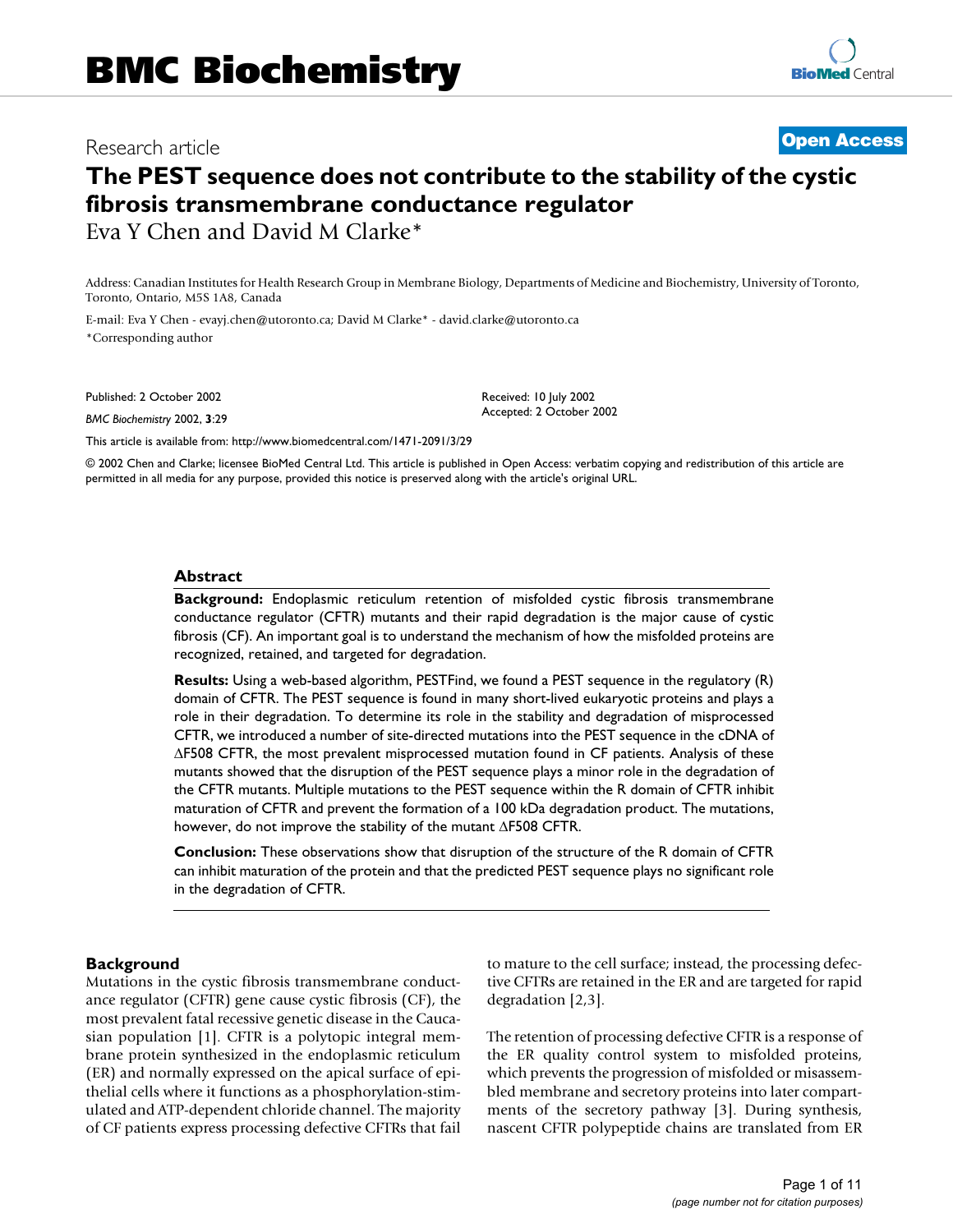membrane-bound ribosomes and are inserted into the ER [membrane \[3\]. Various classes of chaperones associate](http://www.at.embnet.org/embnet/tools/bio/PESTfind/) with the nascent polypeptide both in the lumen of the ER and in the cytosol to aid in folding [4–7]. Upon proper folding, the properly folded CFTR dissociate from the chaperones and are packaged into transport vesicles for export to a post-ER compartment in the secretory pathway, the Golgi. Many of the missense mutations in CFTR retard the folding process. This leads to prolonged association of the nascent chains with the molecular chaperones and prevents the nascent chains from exiting the ER through the default secretory pathway. Instead, the misfolded polypeptides are retrotranslocated across the ER membrane, into the cytosol, and targeted for degradation by the ubiquitin-proteasome pathway [8].

Although much of the molecular mechanism of the ubiquitin-proteasome system has now been elucidated (reviewed in [9]), the precise mechanism and determinants of recognition of the misfolded polypeptides remain unclear [10]. As proposed by Chang et al. [11], the retention of misfolded CFTR is most likely due to the exposure of short sequence motifs specifically recognized by components of the ER quality control system or vesicular transport system; the mutations may cause localized misfolding leading to global misfolding to expose or bury motifs that signal for degradation, retention or exportation from the ER. Indeed, it has been shown that the removal of multiple arginine-framed ER retention/retrieval trafficking signals overcomes misprocessing of ∆F508 CFTR, the most prevalent processing defective CF mutation [11].

Furthermore, attempts to promote maturation of the processing defective mutants by shutting down the cytosolic proteasomes via proteasome inhibitors have led to the speculation of the existence of other systems responsible for the retention and degradation of these processing defective CFTR [12]. Treatment of cells expressing wildtype (WT) CFTR with MG-132, an inhibitor of the 26S proteasome in the ubiquitin-proteasome pathway, leads to inhibition of maturation of the CFTR polypeptide [12,13]. The resulting maturation-hindered WT CFTR polypeptide exhibit similar stability, structural, and functional properties to misprocessed CFTR mutants such as the prevalent ∆F508 CFTR [12,14].

PEST sequences are found in many rapidly degraded proteins. These sequences have been suggested to serve as signals for proteolytic degradation. From a survey of the amino acid sequences of 10 short-lived eukaryotic proteins, Rogers et al. [15] found the proteins to contain one or more regions rich in proline (P), glutamic acid (E), serine (S), and threonine (T). These regions are often flanked by positively charged amino acids. They named these regions PEST regions. Based on their observation, they developed an algorithm that would search for such regions in a given protein sequence.

In the present study, we examine the role of a PEST sequence, found in CFTR, in the stability and degradation of CFTR.

## **Results**

## *PEST sequence of CFTR*

The algorithm, PESTFind, searches for hydrophilic regions [of 12 or greater amino acids that contain at least one P](http://www.at.embnet.org/embnet/tools/bio/PESTfind/) (proline), one E (glutamic acid) or D (aspartic acid), and one S (serine) or T (threonine), flanked by K (lysine), R (arginine), or H (histidine) residues. The algorithm assigns a score to each possible PEST sequence found. The score ranges from -50 to +50, with a score above zero denoting a possible PEST region while a value greater than + 5 being of particular interest. Using the algorithm, PEST-Find [http://www.at.embnet.org/embnet/tools/bio/PES-Tfind/], we found a highly conserved PEST region in the regulatory domain of the CFTR protein (figure [1\)](#page-2-0). The CFTR PEST region (residues 716 – 734) scored + 6.91 and had a hydrophobicity index of 32.63. Within the 19 residues PEST region, 8 are charged (i.e. 1 lysine, 1 arginine, 4 glutamic acid, and 2 aspartic acid), 4 polar (i.e. 1 threonine, 1 serine, 1 glutamine, and 1 asparagine), and 7 nonpolar (i.e. 2 proline, 2 leucine, 1 methionine, 1 glycine, and 1 isoleucine). The low hydrophobicity suggests the region may be surface accessible to proteases or for proteinprotein interaction with other proteins such as molecular chaperones, trafficking proteins, or components of proteolytic systems.

## *Construction of PEST mutants*

To examine whether the PEST sequence directly affects the processing or proteolytic degradation of CFTR, various CFTR PEST disrupting mutants were constructed into the ∆F508 CFTR cDNA using site-directed mutagenesis (table 1). An A52 epitope was also appended at the COOH-terminus for detecting transfected CFTR as opposed to endogenous CFTR. Table 1 lists the mutants with their sequences and PEST scores as determined by the algorithm, PESTFind. The mutants' PEST scores range from being poor PEST candidates (+4.07 for S728A and -26.19 for poly-valine) to being invalid PEST candidates (i.e. no score available). We were particularly interested in the stretch of polar and PEST-significant region, residues 725 to 731. For that region, we made a poly-valine mutant where we mutated the 6 consecutive polar/charged residues (725 – 730) to valine, a relatively small, neutral residue. This minimized the hydrophobicity of the PEST region and removed the majority of the significant PEST residues; the proline residue 731 was not altered because it may be important structurally (i.e. for formation of a β-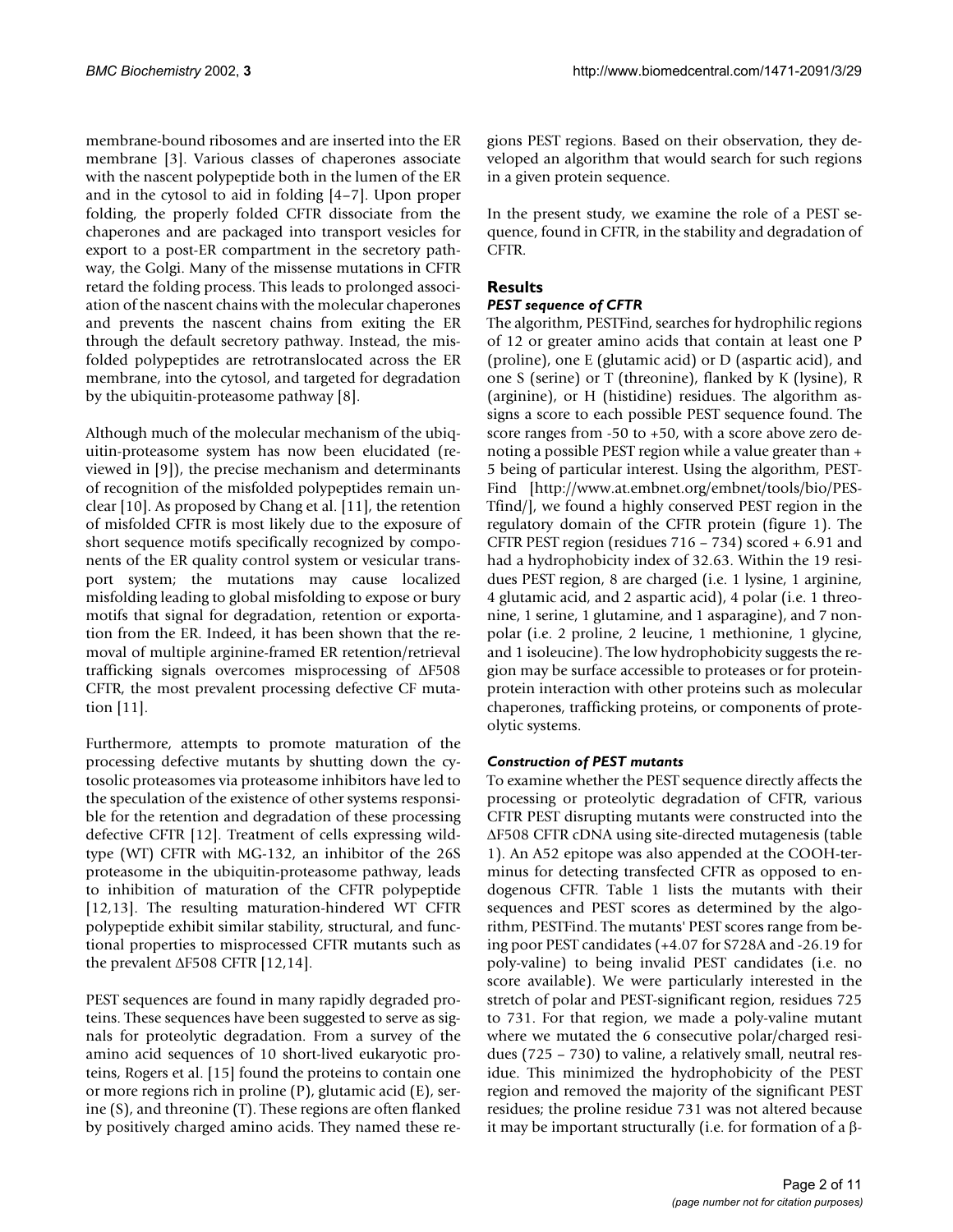

<span id="page-2-0"></span>**Alignment of the PEST region of CFTR.** [The top line is](http://www.ncbi.nlm.nih.gov/entrez/query.fcgi?db=PubMed) [the human PEST sequence used in the study. A cross-species](http://www.ncbi.nlm.nih.gov/entrez/query.fcgi?db=PubMed) alignment of the CFTR amino acid sequences from residues 716 to 734 of the human CFTR shows great conservation in the region. Discrepancies with the human CFTR are noted in italics. Significant PEST residues are noted with asteriks. The PEST region is in the Regulatory (R) domain of CFTR. Partial sequences were found using the PubMed [http:// www.ncbi.nlm.nih.gov/entrez/query.fcgi?db=PubMed]. Accession number and references for each species are as follows: Human (P13569; [1]), Rhesus (AAC14012; [56]), Macaque (AAF80467; unpublished; direct submission), Baboon (AAD46907; unpublished; direct submission), Rabbit (Q00554; [57]), Sheep (Q00555; [58]), Bovine (P35071; [58]), Rat (1901178A; unpublished; direct submission), Mouse (P26361; [59]). The lower panel shows a model of CFTR and location of the predicted PEST region in the Rdomain (R). The cylinders represent predicted transmembrane domains and the squares represent the nucleotidebinding domains (NBD1 and NBD2).

turn). The E725K/E726K mutant was included to test if alteration of charges would affect the function of the PEST sequence. Since serine and threonine are often implicated in functional group modification such as phosphorylation, their role in the PEST sequence was examined. S728 and T717 were both altered to alanine, a small, neutral residue; S728A has PEST score of +4.07. However, since both S728A and T717A mutant have a high PEST score (T717A mutant alone has PEST score of +3.87), we added an additional E725K mutation to the T717A mutant just to further disrupt the PEST sequence. The mutants were also made in WT background. The WT-background constructs were included to ensure that the mutations themselves did not contribute to additional deleterious effects on the protein.

#### *Expression of PEST mutants*

The cDNAs encoding the PEST mutants were transiently transfected into COS-1 cells. The transfected cells were harvested and lysed 3 days post-transfection, separated by electrophoresis and subjected to Western blotting using a mouse monoclonal antibody against the A52 tag [16,17] attached at the COOH-terminus of the protein. The two N-glycosylation sites on the putative extracellular loop 4 of CFTR (figure [1](#page-2-0)) enable us to determine the maturation state of CFTR. During its synthesis in the ER, two carbohydrate moieties are covalently attached onto the two N-glycosylation sites; this is the immature, core-glycosylated CFTR. The carbohydrate moieties are modified only upon the nascent polypeptide's maturation and progression through the Golgi apparatus onto the cell surface; this is the mature, fully-glycosylated CFTR. The modification of the carbohydrate moieties lead to a shift in the protein's apparent molecular mass: the core-glycosylated ER-resident CFTR has an apparent molecular mass of ~140 kDa while the fully-glycosylated CFTR expressed on the cell surface has an apparent molecular weight of ~170 kDa [18]. While glycosylation of CFTR is not crucial in the maturation CFTR, it serves as an indicator of CFTR's maturation state [3].

As shown in figure [2A](#page-4-0), the mutants had no apparent effect on the maturation of CFTR with the exception of the polyvaline mutant. The WT background constructs, except the poly-valine mutant, all have similar levels of expression and maturation as the WT CFTR. The poly-valine construct in WT background is processing defective, similar to the ∆F508 mutant. All of the ∆F508 background mutants had no apparent effect on the maturation state of ∆F508 CFTR and are all immature. An over-exposure of the immunoblot (figure [2B](#page-4-0)), however, suggests removal of a protease site by the poly-valine mutations. Since we do not see any larger fragments (>100 kDa) in the poly-valine mutants, it is also possible that the poly-valine mutations introduced additional cleavage sites in the R domain. As shown in figure [2B](#page-4-0), the 100 kDa degradation product that is present in ∆F508 is absent in the poly-valine constructs, both of the WT and ∆F508 background. There is, however, no improvement in maturation or in the level of expression.

#### *Biogenesis of PEST mutants*

It is possible that the effect of disruption of the PEST region may be too subtle to be detected from a simple expression blot. Effects of the disruption of the PEST region may be only apparent by examining its stability in a pulsechase experiment.

To examine whether the disruption of the PEST sequence affected the stability of the various mutants, the mutants' biosynthetic maturation were examined kinetically in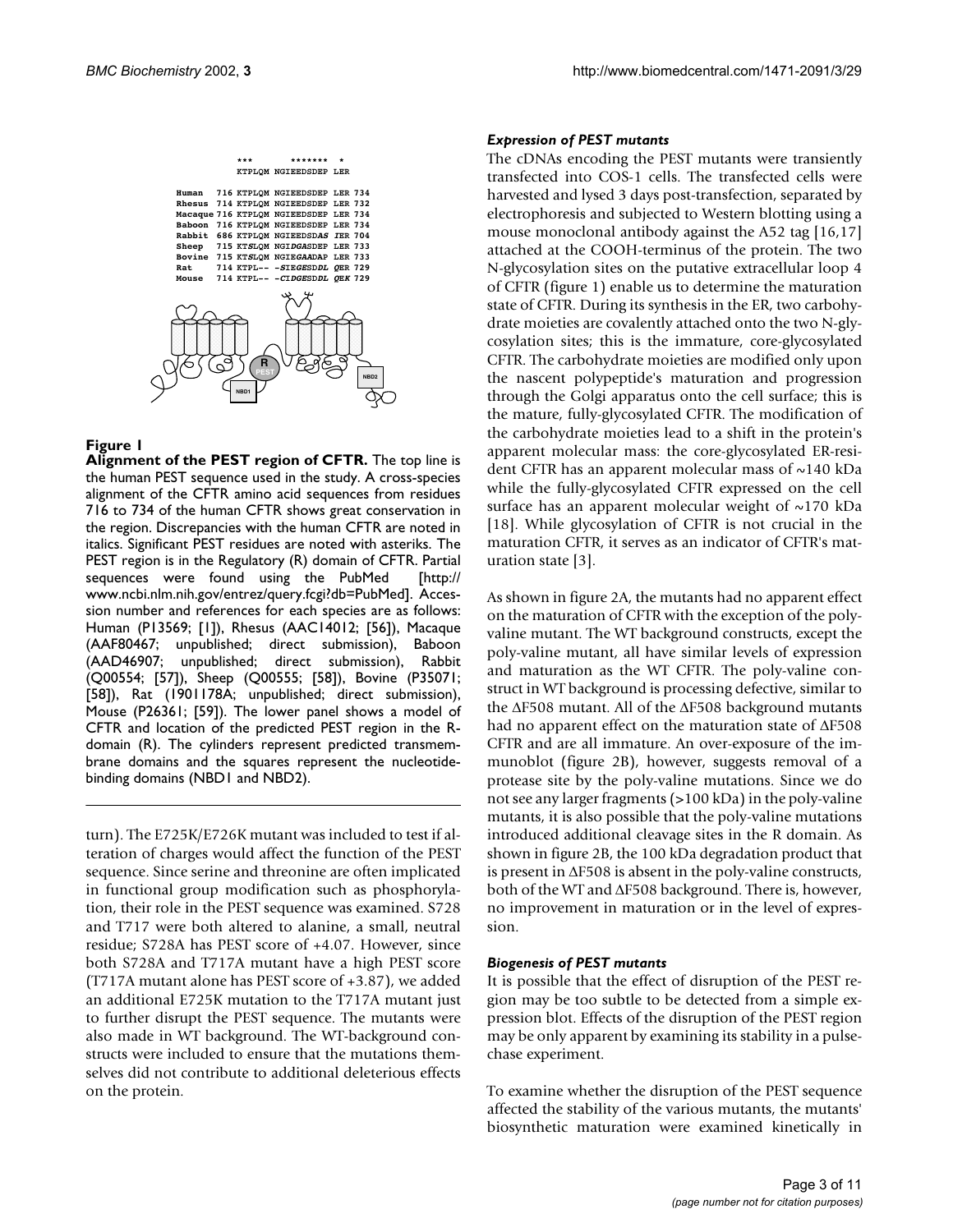| <b>Mutant</b>  | <b>Sequence</b>                 | <b>PEST Score</b> |
|----------------|---------------------------------|-------------------|
| Wild-type (WT) | 716 - KTPLOMNGIEEDSDEPLER - 734 | $+6.91$           |
| Poly-Valine    | 716 - KTPLQMNGIVVVVVVPLER - 734 | $-26.19$          |
| E725K/E726K    | 716 - KTPLOMNGIKKDSDEPLER - 734 | N/A               |
| S728A          | 716 - KTPLOMNGIEEDADEPLER - 734 | $+4.07$           |
| T717A/E725K    | 716 - KAPLOMNGIKEDSDEPLER - 734 | N/A               |

\* Residues in bold are the mutations introduced.

pulse-chase experiments (figure 3). COS-1 cells were transiently transfected with the various constructs for 3 days prior to the pulse-chase experiments. For the pulse-chase experiment, the cells were starved for 30 minutes in sulfur-minus (S- ) media depleted of methionine and cysteine. The cells were then pulsed in S- media supplemented with radiolabeled methionine for 30 minutes. The cells were then chased for 0, 2, 4, 6, 8, 12, and 24 hours in plain media. At each chase point, the cells were harvested and frozen in plain media containing 10% DMSO and stored in a -70°C freezer. After harvesting all the time points, the cells were lysed, immunoprecipitated with mouse anti-A52 antibody, separated by electrophoresis and detected by autoradiograph. As shown in figure 3A, all of the WT constructs, with the exception of the poly-valine constructs, were still stable after 12 hours of chase. All of the misprocessed constructs (∆F508 background and the poly-valine in WT background), however, were completely degraded by the end of the 6 hours chase. There was no apparent difference in the stability of the constructs.

#### *Global structural comparison of PEST mutants*

To ensure that the disruption of the PEST region did not cause significant structural differences in the protein, we compared the global structures by examining their sensitivity to trypsin digestion (figure [4](#page-6-0)). The trypsin-sensitivity assay is based on the rationale that trypsin-sensitivity of the various constructs depend on the exposure of trypsinsensitive sites. It has been previously established that neither the subcellular location nor the glycosylation state of CFTR has a significant effect on its trypsin sensitivity [14]. Crude membranes were made from transiently transfected cells. The membranes were treated with various concentrations of trypsin at room temperature for 5 minutes. The reactions were stopped by the addition of lima bean trypsin inhibitor. The samples were separated by SDS-PAGE and subjected to Western blot with anti-A52 antibody. As shown in figure [4](#page-6-0), mature CFTR were about 100– 1000 fold more resistant to trypsin than the immature ERresident CFTR. Thus, with the exception of the poly-valine mutant with WT background, the PEST sequence-disrupting mutants did not have any apparent effect on the folding pattern of the CFTR protein.

#### *Effect of MG-132 on PEST mutants*

We then examined the effects of proteasome inhibitors on the expression of these mutants to test our hypothesis that the PEST region may act as a backup proteolytic system to the ubiquitin-proteasome system; as the ubiquitin-proteasome system has been shown to be the prevalent proteolytic system of misprocessed CFTR, it is possible for it to overshadow whatever proteolytic effects of the PEST region may possess. COS-1 cells transiently transfected with various cDNA of the PEST constructs were treated with 2 µM of MG-132. MG-132 is a potent peptide aldehyde inhibitor designed to enter mammalian cells to inhibit the ubiquitin-proteasome pathway [19,20]. As shown in figure 5, MG-132 blocks the maturation of WT CFTR and WT-background mutants. Inhibition of maturation by MG-132 has also been observed with P-glycoprotein [21]. The level of expression, however, remains similar to that of the immature CFTR in untreated cells. With the ∆F508 CFTR, poly-valine mutant and the other ∆F508 backgound mutants, however, there was lower expression in the presence of MG-132.

#### **Discussion**

Increasing the stability and promoting the maturation of misprocessed CFTR mutants has been a key interest in CF research. So far, not much is known about the actual mechanism of how these misprocessed CFTR are retained in the ER and targeted for degradation. Many lines of evidence have suggested the ER-associated degradation (ERAD) pathway, which includes the ubiquitin-protease pathway, as the dominant pathway for the disposal of misfolded CFTR in mammalian cells [4,22,23]. Misfolded or misassembled proteins, such as processing defective ∆F508 mutant CFTR, are recognized and retained in the ER by the quality control system in the ER; although the exact mechanism for recognition is yet to be elucidated, evidence indicate that the prolonged association with mo-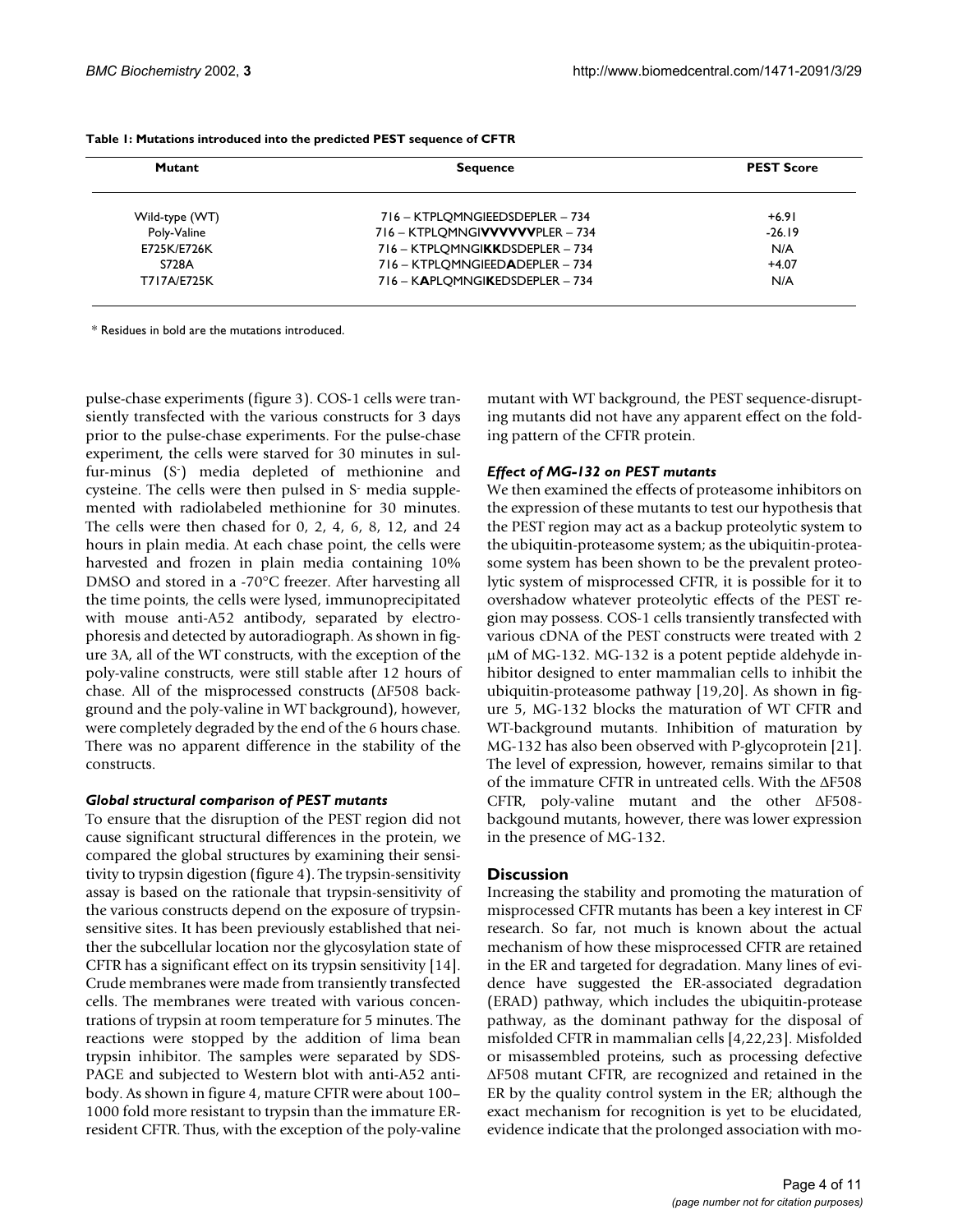

<span id="page-4-0"></span>**Expression of PEST Mutants in COS-1 Cells.** A) COS-1 cells were transiently transfected with cDNA encoding the various PEST mutants in both WT and ∆F508 background. Whole cell extracts were subjected to SDS-PAGE and immunoblot analysis (monoclonal antibody against the A52 tag) as described in 'Materials and Methods'. B) An over-exposure of the immunoblot showed the disappearance of the CFTR 100 kDa degradation product with the introduction of the poly-valine constructs.

lecular chaperones may play a role in the retention of CFTR [5,24]. Ubiquitination, the covalent attachment of ubiquitin to a lysyl  $\in$ -amino group of the polypeptide, is necessary for degradation by the 26S proteasome [25]. Ubiquitin is a highly conserved polypeptide of 76 amino acids. CFTR may be both co- and post-translationally ubiquitinated in cell-free systems [26,27]. Although the precise mechanism is still unclear, ubiquitination and ER retention eventually lead to the retrotranslocation of the misfolded protein back into the cytosol via the sec61p translocon [27,28]. The misfolded protein is then targeted for degradation by the 26S proteasome [25].

There are still many questions about the ERAD pathway and the maturation process of WT CFTR: 1) Although the mechanism for the ubiquitination reaction is well understood [10], the recognition determinants for ubiquitination are still unknown. 2) How does the ERAD pathway recognize the misfolded protein? 3) Although both WT and ∆F508 CFTR are ubiquitinated, how is some WT CFTR still able to progress onto the post-ER compartments of the secretory pathway? In a recent report, CHIP, an Hsc70 co-chaperone was actually found to target immature CFTR for proteasomal degradation [5]. It is likely that there are other chaperones that function in a similar manner. So,

what are the selective molecular determinants for chaperones such as the CHIP to target only immature CFTR but not the mature form? Furthermore, it is the general consensus that there must be a number of criteria for exiting the ER and progressing through the secretory pathway for expression on the cell surface. Peptide motifs and signals may be exposed or buried depending on the folding state of the protein, thus providing the cell with a means of quality control. The perfect example is the four arginineframed trafficking signals in CFTR discovered by Chang et al. [11]. The arginine-framed trafficking signal, however, may just be one of the many types of signals.

There are a number of peptide motifs identified in rapidly degraded proteins that target proteins for rapid degradation: PEST regions [29], lysosome-targeting KFERQ motifs [30], and the cyclin destruction box responsible for eukaryotic cell cycle [31]. The PEST region is of particular interest to us because it has been found in many rapidlydegraded proteins and shown to contribute to their degradation [15,29,32]. Although the presence of PEST motifs does not necessarily lead to constitutive degradation of the protein, there were a number of reasons why we thought it was worth investigating. Aside from its proteolytic roles, PEST motifs have also been found to be in-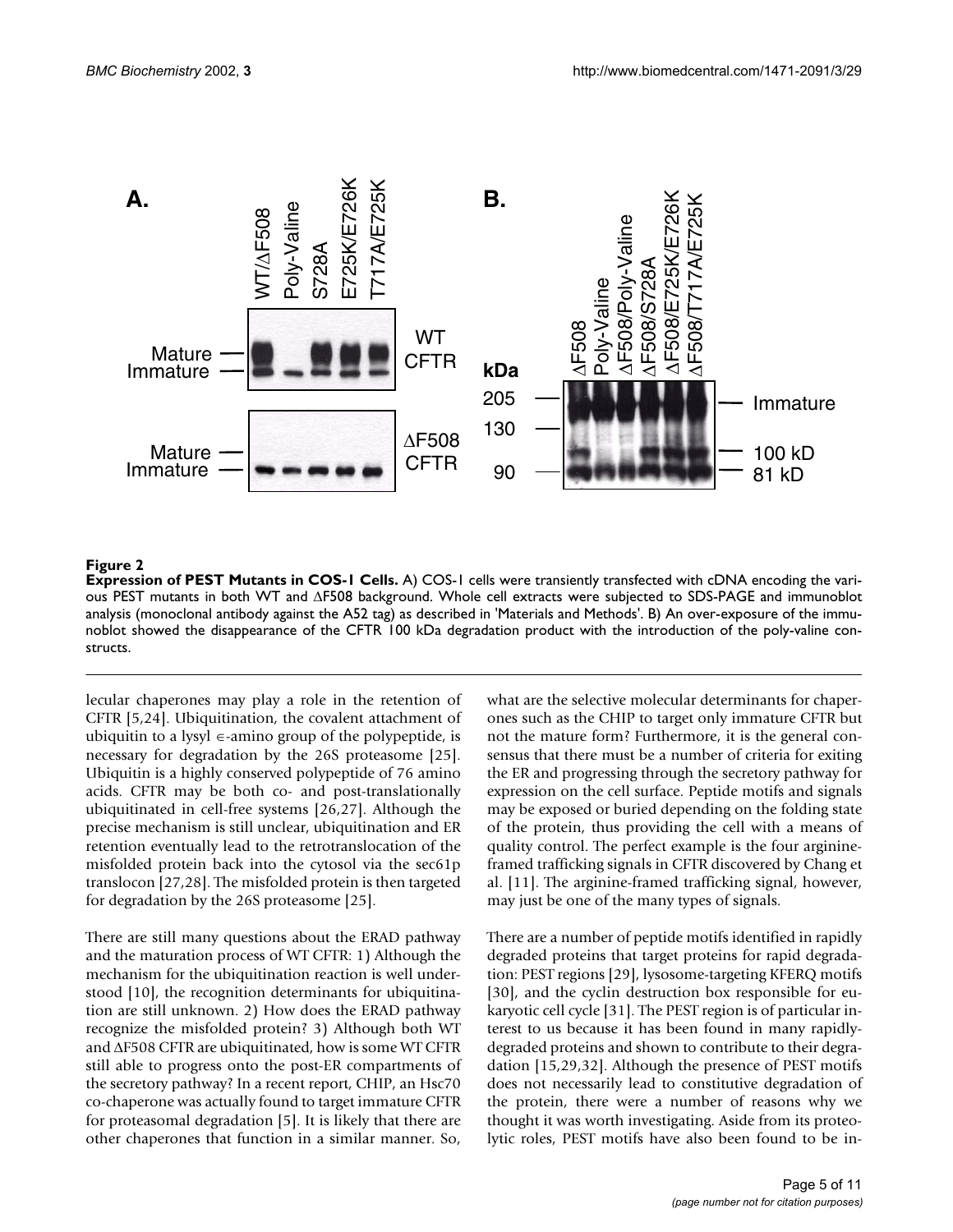

**Biosynthetic Maturation of CFTR PEST Mutants.** A) Pulse-chase radiograph for non-processing defective constructs: WT, WT/E725K/E726K, and WT/T717A/E725K; results for WT/S728A not shown, but is similar to that of WT. B) Pulse-chase radiograph for processing defective constructs: ∆F508, ∆F508/poly-valine, ∆F508/E725K/E726K, and ∆F508/T717/E725K; results for WT/Poly-valine and ∆F508/S728A not shown but they show similar results as ∆F508. Pulse-chase experiments and immunoprecipitation were performed as described in the "Materials and Methods" section.

volved in protein-protein interactions: direct interaction with ubc9 [33] and ligand recognition [34,35]. The PEST region of CFTR lies within its R domain, which is not present in its processing efficient sister protein, P-glycoprotein [36]. Thus, apart from a potential proteolytic site, the PEST region in CFTR also has the potential to interact with ubiquitination proteins, other proteases, or molecular chaperones. We were interested in seeing if it affects the maturation, folding, and stability of the CFTR protein. To this end, a number of constructs were made via site-directed mutagenesis aiming to disrupt the PEST region and examine the stability and folding pattern of the constructs.

To narrow the scope of our study in this paper, we tested the PEST sequence's potential role as a proteolytic site in misprocessed CFTR. A number of mutants were made to disrupt the PEST sequence in the processing defective ∆F508 CFTR mutant in an attempt to rescue it. The mutants' stability and maturation was examined via pulsechase experiments and their global structure compared by testing their trypsin sensitivity. Overall, it was found that perturbation to the PEST sequence (residues 716 – 734) of CFTR made no apparent improvement on the stability of ∆F508 CFTR.

In our survey of PEST-disrupting mutants, we included the WT-background mutants as well as the processing defective ∆F508-background mutants as a control to ensure the missense mutations themselves did not cause other deleterious effect on the protein. The misprocessed poly-valine construct proves this precaution to be necessary.

The observation that poly-valine caused defective processing came as a surprise since the R domain has been previously shown to be predominantly random coil [37]. Although the boundaries of the R domain are still not precisely defined, the R domain extends approximately from residues  $634-708$  at the NH<sub>2</sub>-terminus to approximately 835 at the COOH-terminus [37–39]. Various studies have shown that the deletion of the R-domain yields cell surface expressing, functional CFTR [40–45]. Furthermore, of the 19 disease-associated mutations in the R-domain examined by Vankeerberghen et al. [46], none of the clinical missense mutations studied within the boundaries of the R domain (residues 634 – 835) was processing defective. Thus, it appeared that the R-domain did not contain significant structural information.

[However, the fact that the poly valine mutant used in our](http://www.cmpharm.ucsf.edu/~nomi/nnpredict) [study leads to such dramatic disturbance as to cause the](http://www.cmpharm.ucsf.edu/~nomi/nnpredict)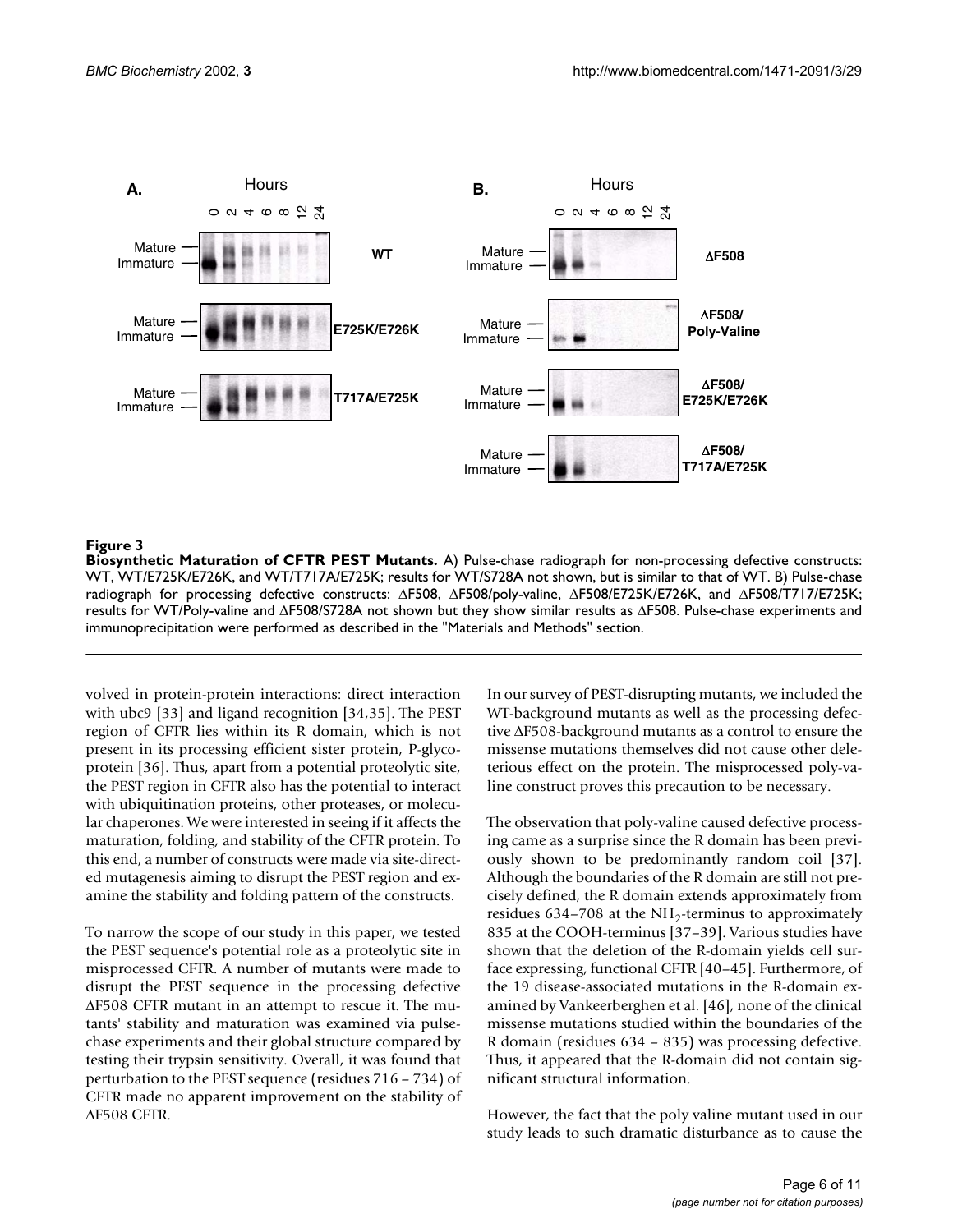

<span id="page-6-0"></span>**Trypsin Sensitivity of CFTR PEST Mutants.** Membranes were prepared from COS-1 cells transiently transfected with the cDNA of the various constructs. The membranes were treated with various concentrations (0–1000 µg/ml) of TPCKtreated trypsin. The reactions were stopped by the addition of lima bean trypsin inhibitor. Equivalent amounts of protein were subjected to immunoblot analysis (monoclonal antibody against the A52 tag).

mutant protein to not mature suggests otherwise. Using a web-based secondary structure prediction program, NNPREDICT [http://www.cmpharm.ucsf.edu/~nomi/ nnpredict], the PEST region and surrounding regions (residues 712–737) contain turning elements, with 3 helical elements. With the PEST region's low hydrophobicity, the region is likely to be surface-accessible. The poly-valine mutant, however, introduces beta strand elements in the middle of the turning elements. This could have led to disruption of a turn, and thus disrupting global structure. If the primary sequence around the PEST region does indeed carry structural information, perturbation of the PEST region by the other mutations might have also led to structural change and the trypsin assay might not be sensitive enough to detect them. These structural changes might have led to exposure of other proteolytic sites to counter [the loss of proteolytic effect caused by alternation of the](http://www.cmpharm.ucsf.edu/~nomi/nnpredict) PEST sequence, hence, no apparent improvement in sta[bility. An alternative test of structural change would be to](http://www.cmpharm.ucsf.edu/~nomi/nnpredict) find cysteine cross-linking pairs in CFTR and test if they still exist in the mutants [47]. This would act as an additional structural check of the mutants.

The PEST region may still interact with other proteins. The c-Myb transcription factor is a highly regulated nuclear phosphoprotein involved in the regulation of proliferation, differentiation, and apoptosis of immature hematopoietic cells. Its activity and proteolytic stability are, in part, regulated by the ubiquitin-proteasome system. c-Myb contains a PEST motif in its regulatory domain at its COOH-terminus. The PEST motif was found to directly interact with Ubc9. Ubc9 covalently attaches SUMO-1 protein, an ubiquitin-like protein, onto the lysyl residue near the PEST motif [33]. Similarly, Ubc9 interacts with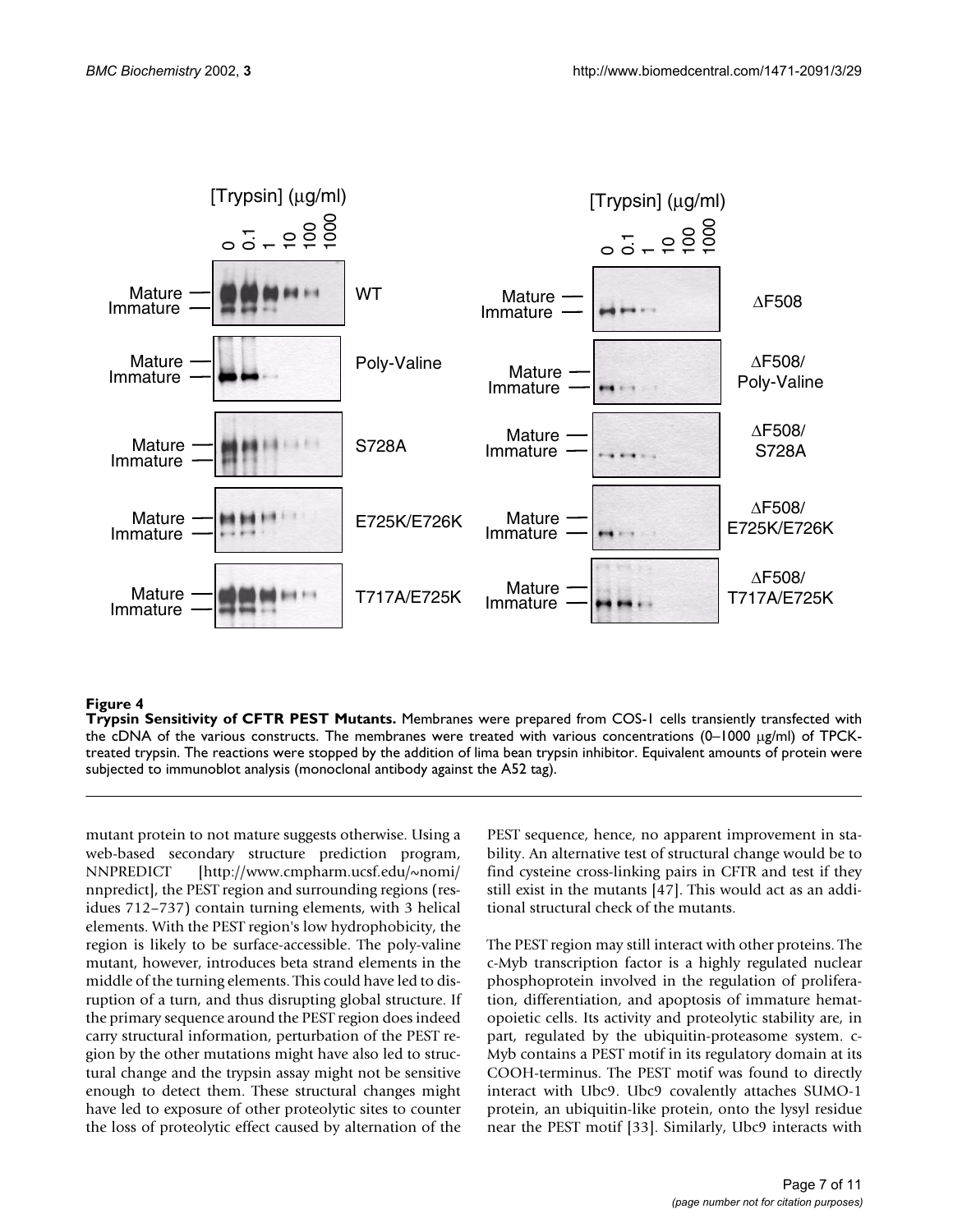

**Treatment with Proteasome Inhibitors.** Transiently transfected COS-1 cells were treated with (+) or without (-)  $2 \mu$ M MG-132. The cells were subsequently lysed and subjected to immunoblot analysis (monoclonal antibody against the A52 tag).

the PEST region of another nuclear SUMO-1 target protein, HIPK2 [48]. Deletion of the PEST motif, however, does not increase the stability of the protein, suggesting other additional factors may contribute to the proteolytic stability of the proteins.

There are a number of lysyl residues to the  $NH<sub>2</sub>$ -terminus of the PEST region and may act as potential candidates for ubiquitination. If CFTR's PEST motif also acts as a binding site for ubiquitin-conjugating enzymes like Ubc9 was for SUMO-1, that would explain why no difference was observed in the treatment of proteasome inhibitors between the WT and PEST mutants; the PEST motif would be part of the ubiquitin-proteasome pathway and not a separate proteolytic pathway. A potential candidate may be the Ubc6, an ER-resident ubiquitin-conjugating enzyme. In a recent report, mutation in Ubc6 was able increase the stability of ∆F508 CFTR by 2 fold [22].

## **Conclusions**

Our results suggest the PEST region in the R domain of CFTR plays no discernible role in degradation of CFTR and that there may be structural information encoded in the R domain as mutations in the region may lead to misprocessing of the protein. The issue of whether CFTR's PEST motif can act as a recognition site, for other proteins, however, has not yet been addressed. As retention and degradation of misfolded CFTR is likely a collective work by many protein complexes, a survey of components of the proteolytic systems, molecular chaperones may yield more insight into the whether PEST motif plays a role in the degradation of CFTR.

## **Methods**

#### *Construction of mutants*

The CFTR point mutations were constructed and inserted into the mammalian expression vectors pMT21 as previously described [18,49]. The full-length cDNA of all constructs were modified to encode the epitope for monoclonal antibody A52 [50] and 6 histidine residues at the C-terminus [51]. The sequence at the COOH terminus that would normally end DTRL then became DTR**RAIS-LISNSCSPEFDDLPLAEQREACRRGD** (His)<sub>6</sub>PRQ. Briefly, a BssHII restriction site was constructed at amino acid residue 1480 via site-directed mutagenesis using the DNA oligomer AAGATACAAGGC**GCGC**GAGAGCAGCAT to alter the Leu and stop codon to Arg and Ala. The DNA fragment encoding the A52 tag with a 5' BssHII site was then ligated to the 3' of the *cftr* gene.

#### *Expression of wild-type CFTR and mutants*

Subconfluent COS-1 cells were transfected with the cDNA constructs with  $1 \mu g/ml$  of the various vector constructs using a calcium phosphate precipitation method adapted from Chen and Okayama [52]. The media was replaced with plain media at 20 hours post-transfection. The cells were harvested after another 48 hours.

#### *Isolation of microsomal membrane vesicles for trypsin digestion*

The crude membranes were prepared in the same manner as optimized by Loo and Clarke [53] for trypsin digestion assays. Briefly, for each CFTR construct, 20 (100 mm) tissue culture plates of transfected COS-1 cells were harvested and washed with PBS (phosphate-buffered saline). The cell pellets were subsequently resuspended in 3 ml of low ionic strength buffer (10 mM Tris-HCl, pH 7.5, 0.5 mM  $MgCl<sub>2</sub>$ ). After incubating on ice for 20 min., the samples were homogenized using 40 strokes in a loose fitting Dounce homogenizer, followed by 20 strokes after addition of 3 ml of sucrose buffer (10 mM Tris-HCl, pH 7.5, 500 mM sucrose, 0.3 M KCl). The cell debris was removed by centrifugation at  $3000 \times g$  for 7 min. at  $4^{\circ}$ C. The microsomes were collected from the supernatant by centrifuga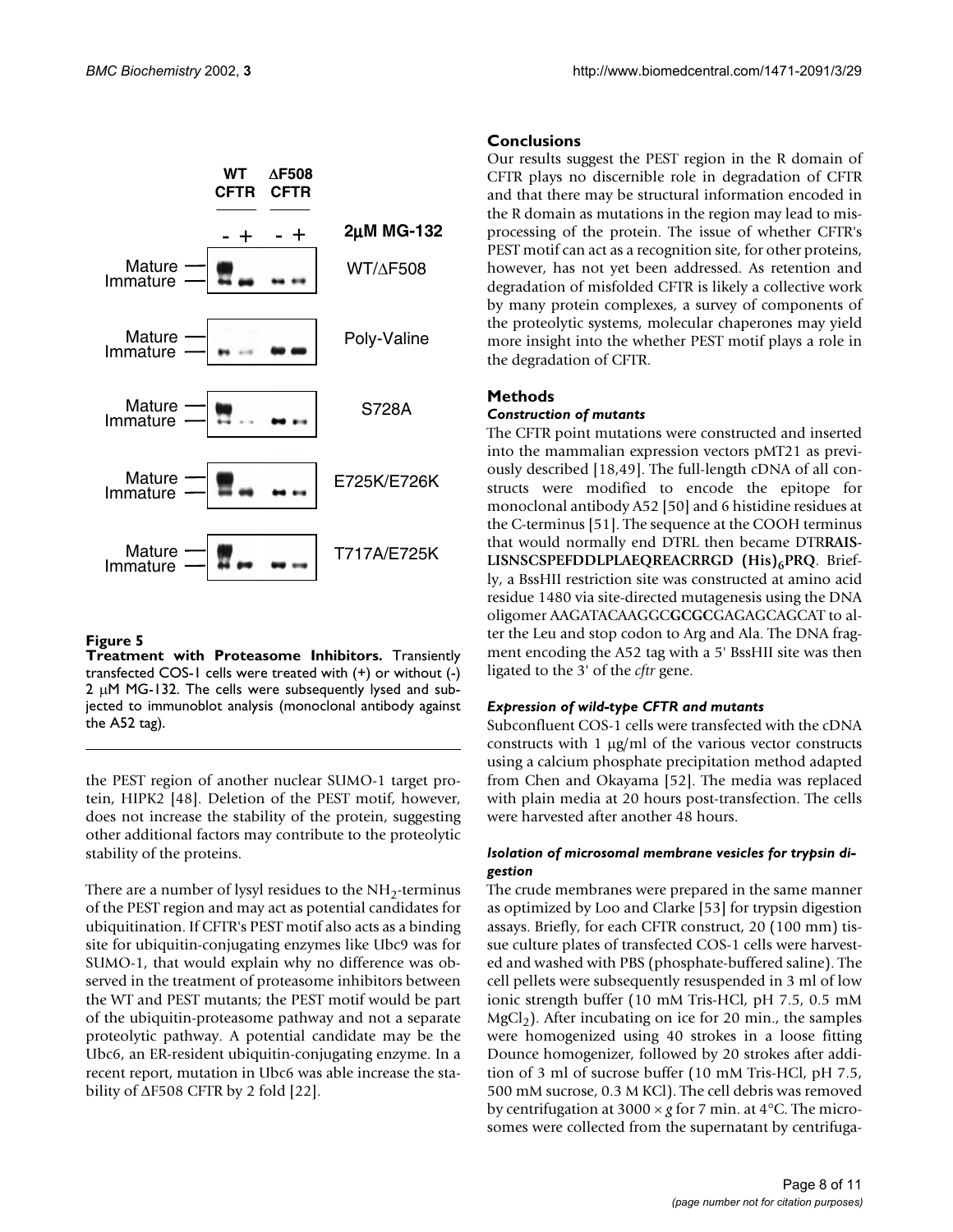tion at 44,000  $\times$  *g* for 45 min. at 4<sup>o</sup>C and resuspended with 300 µl of TBS (Tris-buffered saline; 10 mM Tris-HCl, pH 7.5, 150 mM NaCl). The membrane vesicles were immediately used for the trypsin digestion.

## *Trypsin digestion*

As described previously [54], membrane vesicles from various constructs were treated with different concentrations of TPCK-trypsin (L-1-tosyl-amido-2-phenylethylchloromethyl ketone-treated trypsin; Sigma, 12,000 BAEE units per mg) at room temperature for 5 min.; the final concentrations of TPCK-trypsin were: 0, 0.1, 1, 10, 100, and 1000 µg/ml. The reactions were stopped by the addition of 2 mg/ml lima bean trypsin inhibitor (Worthington). The vesicles were solubilized with 2X sample buffer (3% SDS, 5% β-mercaptoethanol, 10% glycerol, 62.5 mM Tris-HCl, pH 6.8). The samples were then subjected to SDS-PAGE and immunoblot analysis using mouse A52 monoclonal antibody as the primary antibody and a horseradish peroxidase labeled goat anti-mouse antibody as the secondary antibody. The signals were detected by chemiluminescence (enhanced chemiluminescence, Pierce).

## *Pulse chase*

Using methods adapted from Loo and Clarke [55], COS-1 cells expressing various CFTR constructs were radiolabeled and biogenesis of CFTR was followed. For each CFTR construct, 8 (100 mm) tissue culture plates of subconfluent COS-1 cells were transfected. At 24 hours posttransfection, the transfection media were replaced with plain media. At 72 hours post-transfection, the cells were starved for 40 minutes in Dulbecco's Modified Eagle Medium (DMEM) without L-methionine or L-cystine (Invitrogene Life Technologies). After aspirating the sulfurdeficient medium, the cells were labeled for 30 minutes in sulfur-deficient DMEM supplemented with 40  $\mu$ Ci/ml [35S] L-methionine and [35S] L-cystine (ICN Radiochemicals). The samples were then chased with plain media. One (100 mm) tissue culture plate from each construct was harvested at various chase time point, resuspended in 10% dimethylsulfoxide-containing media, and frozen in - 70°C freezer.

## *Immunoprecipitation of CFTR*

After thawing, each harvested pulse-chase sample was washed in PBS and subsequently resuspended in 100 µl PBS. The samples were then lysed in 1 mL buffer I (25 mM Tris-HCl, pH 7.5, 150 mM NaCl, 1 % (v/v) Triton X-100, 0.5 % (w/v) deoxycholic acid, 1 mM EDTA, pH 8.0) with protease inhibitors (50 µg/ml AEBSF, 10 µg/ml aprotinin, 25  $\mu$ g/ml benzamidine, 1  $\mu$ g/ml E64, and 0.5  $\mu$ g/ml leupeptin). After removing the cell debris via centrifugation at  $16,000 \times g$  for 5 minutes, the supernatants were incubated with 11 µg of monoclonal A52 antibody at 4°C for

1.5 hour. 50  $\mu$ l 50 % (v/v) slurry of Protein A beads in TBS (Protein A sephrose 4 Fast Flow; Amersham Pharmacia) was added to each sample and incubated at 4°C for 2 hours. The Protein A beads were then washed 3 times with buffer I. The CFTR proteins were then eluted with 50 µl 2X Sample Buffer with 2% β-mercaptoethanol. The samples were then subjected to separation on 6% SDS-acrylamide gel via SDS-PAGE. The gels were fixed in 10% acetic acid for 30 minutes and the 35S signal amplified in Amplify solution (Amersham Pharmacia) for 30 minutes. The gels were then dried and exposed to X-OMAT AR film (Kodak) for 12 hours – 1 week  $@$  -70°C.

## **Author's Contributions**

E.Y.C. carried out the experimental aspects of the studies and the preparation of the manuscript. D.M.C. conceived of the study and participated in its design and coordination.

## **Acknowledgment**

We thank Dr. Tip W. Loo for technical support and comments on the manuscript. The A52 epitope and antibody was a gift from Dr. David H. MacLennan. The pMT21 expression vector was a gift from Dr. Randal Kaufman (Boston, MA). This work was supported by grants from the Canadian Cystic Fibrosis Foundation, the Canadian Institutes for Health Research, and the National Institutes of Health (R01-CA80900). D.M.C. is a Scientist of the Canadian Institutes for Health Research and the Canadian Cystic Fibrosis Foundation Zellers Senior Scientist. E.Y.C. is a recipient of the Canadian Institutes for Health Research Doctoral Research Awards and the Canadian Cystic Fibrosis Foundation Doctoral Studentship.

## **References**

- 1. [Riordan JR, Rommens JM, Kerem B, Alon N, Rozmahel R, Grzelczak](http://www.ncbi.nlm.nih.gov/entrez/query.fcgi?cmd=Retrieve&db=PubMed&dopt=Abstract&list_uids=2475911) [Z, Zielenski J, Lok S, Plavsic N, Chou JL, Drumm ML, Iannuzzi MC,](http://www.ncbi.nlm.nih.gov/entrez/query.fcgi?cmd=Retrieve&db=PubMed&dopt=Abstract&list_uids=2475911) [Collins FS, Tsui L-C:](http://www.ncbi.nlm.nih.gov/entrez/query.fcgi?cmd=Retrieve&db=PubMed&dopt=Abstract&list_uids=2475911) **[Identification of the cystic fibrosis gene:](http://www.ncbi.nlm.nih.gov/entrez/query.fcgi?cmd=Retrieve&db=PubMed&dopt=Abstract&list_uids=2475911) [cloning and characterization of complementary DNA.](http://www.ncbi.nlm.nih.gov/entrez/query.fcgi?cmd=Retrieve&db=PubMed&dopt=Abstract&list_uids=2475911)** *Science* 1989, **245:**1066-1073
- 2. [Ko YH, Pedersen PL:](http://www.ncbi.nlm.nih.gov/entrez/query.fcgi?cmd=Retrieve&db=PubMed&dopt=Abstract&list_uids=11804193) **[Cystic fibrosis: a brief look at some high](http://www.ncbi.nlm.nih.gov/entrez/query.fcgi?cmd=Retrieve&db=PubMed&dopt=Abstract&list_uids=10.1023/A:1012831322753)[lights of a decade of research focused on elucidating and cor](http://www.ncbi.nlm.nih.gov/entrez/query.fcgi?cmd=Retrieve&db=PubMed&dopt=Abstract&list_uids=10.1023/A:1012831322753)[recting the molecular basis of the disease.](http://www.ncbi.nlm.nih.gov/entrez/query.fcgi?cmd=Retrieve&db=PubMed&dopt=Abstract&list_uids=10.1023/A:1012831322753)** *J Bioenerg Biomembr* 2001, **33:**513-521
- 3. [Riordan JR:](http://www.ncbi.nlm.nih.gov/entrez/query.fcgi?cmd=Retrieve&db=PubMed&dopt=Abstract&list_uids=10330337) **[Cystic fibrosis as a disease of misprocessing of the](http://www.ncbi.nlm.nih.gov/entrez/query.fcgi?cmd=Retrieve&db=PubMed&dopt=Abstract&list_uids=10.1086/302429) [cystic fibrosis transmembrane conductance regulator glyco](http://www.ncbi.nlm.nih.gov/entrez/query.fcgi?cmd=Retrieve&db=PubMed&dopt=Abstract&list_uids=10.1086/302429)[protein.](http://www.ncbi.nlm.nih.gov/entrez/query.fcgi?cmd=Retrieve&db=PubMed&dopt=Abstract&list_uids=10.1086/302429)** *Am J Hum Genet* 1999, **64:**1499-1504
- 4. [Zhang Y, Nijbroek G, Sullivan ML, McCracken AA, Watkins SC,](http://www.ncbi.nlm.nih.gov/entrez/query.fcgi?cmd=Retrieve&db=PubMed&dopt=Abstract&list_uids=11359923) [Michaelis S, Brodsky JL:](http://www.ncbi.nlm.nih.gov/entrez/query.fcgi?cmd=Retrieve&db=PubMed&dopt=Abstract&list_uids=11359923) **[Hsp70 molecular chaperone facilitates](http://www.ncbi.nlm.nih.gov/entrez/query.fcgi?cmd=Retrieve&db=PubMed&dopt=Abstract&list_uids=34585) [endoplasmic reticulum-associated protein degradation of](http://www.ncbi.nlm.nih.gov/entrez/query.fcgi?cmd=Retrieve&db=PubMed&dopt=Abstract&list_uids=34585) cystic fibrosis transmembrane conductance regulator in [yeast.](http://www.ncbi.nlm.nih.gov/entrez/query.fcgi?cmd=Retrieve&db=PubMed&dopt=Abstract&list_uids=34585)** *Mol Biol Cell* 2001, **12:**1303-1314
- 5. [Meacham GC, Patterson C, Zhang W, Younger JM, Cyr DM:](http://www.ncbi.nlm.nih.gov/entrez/query.fcgi?cmd=Retrieve&db=PubMed&dopt=Abstract&list_uids=11146634) **[The](http://www.ncbi.nlm.nih.gov/entrez/query.fcgi?cmd=Retrieve&db=PubMed&dopt=Abstract&list_uids=10.1038/35050509) [Hsc70 co-chaperone CHIP targets immature CFTR for pro](http://www.ncbi.nlm.nih.gov/entrez/query.fcgi?cmd=Retrieve&db=PubMed&dopt=Abstract&list_uids=10.1038/35050509)[teasomal degradation.](http://www.ncbi.nlm.nih.gov/entrez/query.fcgi?cmd=Retrieve&db=PubMed&dopt=Abstract&list_uids=10.1038/35050509)** *Nat Cell Biol* 2001, **3:**100-105
- 6. [Loo MA, Jensen TJ, Cui L, Hou Y, Chang XB, Riordan JR:](http://www.ncbi.nlm.nih.gov/entrez/query.fcgi?cmd=Retrieve&db=PubMed&dopt=Abstract&list_uids=9843494) **[Perturba](http://www.ncbi.nlm.nih.gov/entrez/query.fcgi?cmd=Retrieve&db=PubMed&dopt=Abstract&list_uids=10.1093/emboj/17.23.6879)tion of Hsp90 interaction with nascent CFTR prevents its [maturation and accelerates its degradation by the proteas](http://www.ncbi.nlm.nih.gov/entrez/query.fcgi?cmd=Retrieve&db=PubMed&dopt=Abstract&list_uids=10.1093/emboj/17.23.6879)[ome.](http://www.ncbi.nlm.nih.gov/entrez/query.fcgi?cmd=Retrieve&db=PubMed&dopt=Abstract&list_uids=10.1093/emboj/17.23.6879)** *EMBO J* 1998, **17:**6879-6887
- 7. [Pind S, Riordan JR, Williams DB:](http://www.ncbi.nlm.nih.gov/entrez/query.fcgi?cmd=Retrieve&db=PubMed&dopt=Abstract&list_uids=7513695) **[Participation of the endoplas](http://www.ncbi.nlm.nih.gov/entrez/query.fcgi?cmd=Retrieve&db=PubMed&dopt=Abstract&list_uids=7513695)mic reticulum chaperone calnexin (p88, IP90) in the biogen[esis of the cystic fibrosis transmembrane conductance](http://www.ncbi.nlm.nih.gov/entrez/query.fcgi?cmd=Retrieve&db=PubMed&dopt=Abstract&list_uids=7513695) [regulator.](http://www.ncbi.nlm.nih.gov/entrez/query.fcgi?cmd=Retrieve&db=PubMed&dopt=Abstract&list_uids=7513695)** *J Biol Chem* 1994, **269:**12784-12788
- 8. [Kopito RR:](http://www.ncbi.nlm.nih.gov/entrez/query.fcgi?cmd=Retrieve&db=PubMed&dopt=Abstract&list_uids=9922380) **[Biosynthesis and degradation of CFTR.](http://www.ncbi.nlm.nih.gov/entrez/query.fcgi?cmd=Retrieve&db=PubMed&dopt=Abstract&list_uids=9922380)** *Physiol Rev* 1999, **79:**S167-173
- 9. [Hershko A, Ciechanover A:](http://www.ncbi.nlm.nih.gov/entrez/query.fcgi?cmd=Retrieve&db=PubMed&dopt=Abstract&list_uids=9759494) **[The ubiquitin system.](http://www.ncbi.nlm.nih.gov/entrez/query.fcgi?cmd=Retrieve&db=PubMed&dopt=Abstract&list_uids=10.1146/annurev.biochem.67.1.425)** *Annu Rev Biochem* 1998, **67:**425-479
- 10. [Banerjee A, Wade RC:](http://www.ncbi.nlm.nih.gov/entrez/query.fcgi?cmd=Retrieve&db=PubMed&dopt=Abstract&list_uids=11870916) **[Elusive recognition determinants for](http://www.ncbi.nlm.nih.gov/entrez/query.fcgi?cmd=Retrieve&db=PubMed&dopt=Abstract&list_uids=10.1002/jmr.561) [ubiquitination.](http://www.ncbi.nlm.nih.gov/entrez/query.fcgi?cmd=Retrieve&db=PubMed&dopt=Abstract&list_uids=10.1002/jmr.561)** *J Mol Recognit* 2002, **15:**3-5
- 11. [Chang XB, Cui L, Hou YX, Jensen TJ, Aleksandrov AA, Mengos A, Ri](http://www.ncbi.nlm.nih.gov/entrez/query.fcgi?cmd=Retrieve&db=PubMed&dopt=Abstract&list_uids=10445036)[ordan JR:](http://www.ncbi.nlm.nih.gov/entrez/query.fcgi?cmd=Retrieve&db=PubMed&dopt=Abstract&list_uids=10445036) **[Removal of multiple arginine-framed trafficking sig](http://www.ncbi.nlm.nih.gov/entrez/query.fcgi?cmd=Retrieve&db=PubMed&dopt=Abstract&list_uids=10445036)-**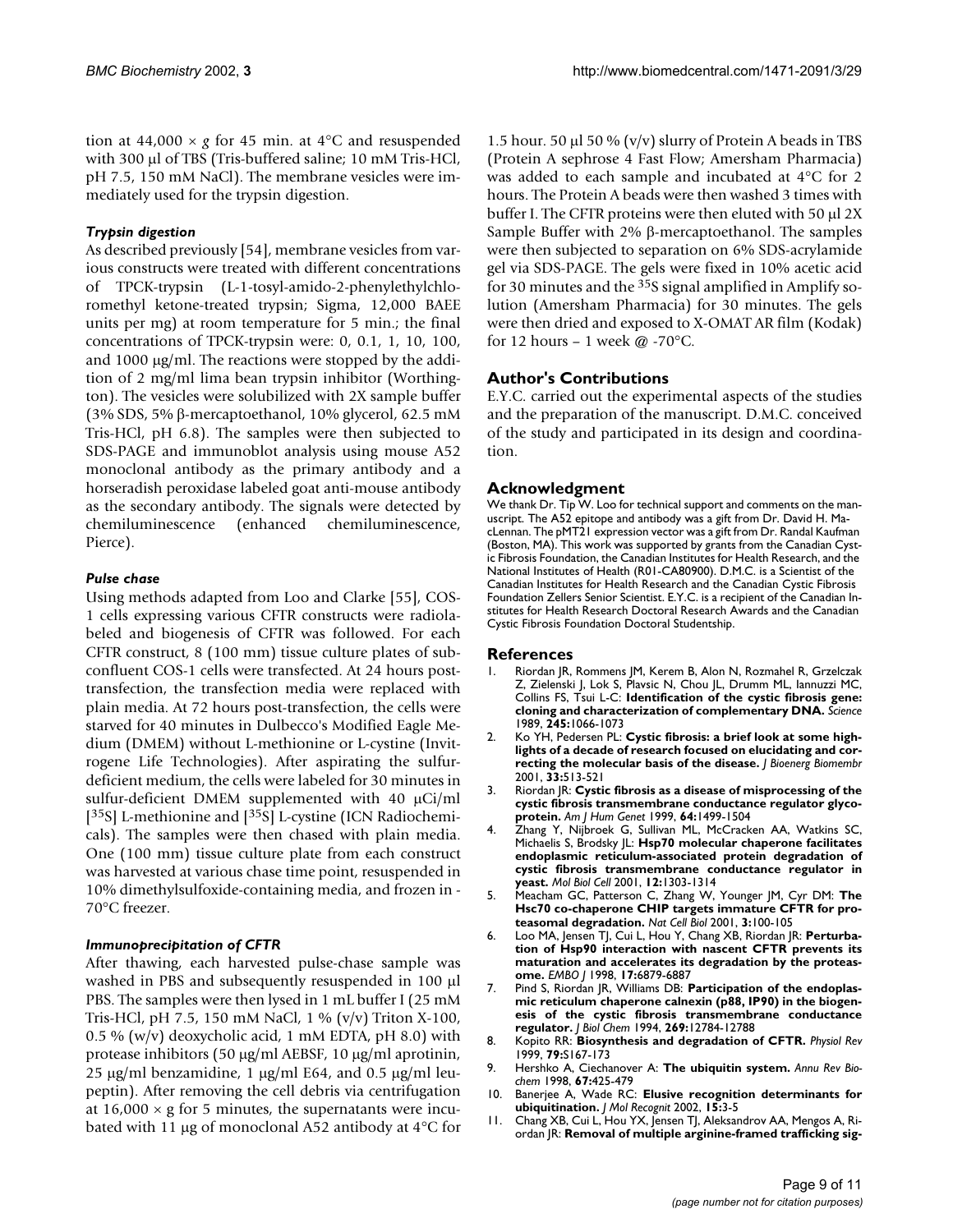**[nals overcomes misprocessing of delta F508 CFTR present in](http://www.ncbi.nlm.nih.gov/entrez/query.fcgi?cmd=Retrieve&db=PubMed&dopt=Abstract&list_uids=10445036) [most patients with cystic fibrosis.](http://www.ncbi.nlm.nih.gov/entrez/query.fcgi?cmd=Retrieve&db=PubMed&dopt=Abstract&list_uids=10445036)** *Mol Cell* 1999, **4:**137-142

- 12. [Jensen TJ, Loo MA, Pind S, Williams DB, Goldberg AL, Riordan JR:](http://www.ncbi.nlm.nih.gov/entrez/query.fcgi?cmd=Retrieve&db=PubMed&dopt=Abstract&list_uids=7553864) **[Multiple proteolytic systems, including the proteasome, con](http://www.ncbi.nlm.nih.gov/entrez/query.fcgi?cmd=Retrieve&db=PubMed&dopt=Abstract&list_uids=7553864)[tribute to CFTR processing.](http://www.ncbi.nlm.nih.gov/entrez/query.fcgi?cmd=Retrieve&db=PubMed&dopt=Abstract&list_uids=7553864)** *Cell* 1995, **83:**129-135
- 13. [Ward CL, Omura S, Kopito RR:](http://www.ncbi.nlm.nih.gov/entrez/query.fcgi?cmd=Retrieve&db=PubMed&dopt=Abstract&list_uids=7553863) **[Degradation of CFTR by the](http://www.ncbi.nlm.nih.gov/entrez/query.fcgi?cmd=Retrieve&db=PubMed&dopt=Abstract&list_uids=7553863) [ubiquitin-proteasome pathway.](http://www.ncbi.nlm.nih.gov/entrez/query.fcgi?cmd=Retrieve&db=PubMed&dopt=Abstract&list_uids=7553863)** *Cell* 1995, **83:**121-127
- 14. [Chen EY, Bartlett MC, Clarke DM:](http://www.ncbi.nlm.nih.gov/entrez/query.fcgi?cmd=Retrieve&db=PubMed&dopt=Abstract&list_uids=10736180) **[Cystic fibrosis transmem](http://www.ncbi.nlm.nih.gov/entrez/query.fcgi?cmd=Retrieve&db=PubMed&dopt=Abstract&list_uids=10.1021/bi992620m)[brane conductance regulator has an altered structure when](http://www.ncbi.nlm.nih.gov/entrez/query.fcgi?cmd=Retrieve&db=PubMed&dopt=Abstract&list_uids=10.1021/bi992620m) [its maturation is inhibited.](http://www.ncbi.nlm.nih.gov/entrez/query.fcgi?cmd=Retrieve&db=PubMed&dopt=Abstract&list_uids=10.1021/bi992620m)** *Biochemistry* 2000, **39:**3797-3803
- 15. [Rogers S, Wells R, Rechsteiner M:](http://www.ncbi.nlm.nih.gov/entrez/query.fcgi?cmd=Retrieve&db=PubMed&dopt=Abstract&list_uids=2876518) **[Amino acid sequences com](http://www.ncbi.nlm.nih.gov/entrez/query.fcgi?cmd=Retrieve&db=PubMed&dopt=Abstract&list_uids=2876518)[mon to rapidly degraded proteins: the PEST hypothesis.](http://www.ncbi.nlm.nih.gov/entrez/query.fcgi?cmd=Retrieve&db=PubMed&dopt=Abstract&list_uids=2876518)** *Science* 1986, **234:**364-368
- Loo TW, Clarke DM: [Functional consequences of phenyla](http://www.ncbi.nlm.nih.gov/entrez/query.fcgi?cmd=Retrieve&db=PubMed&dopt=Abstract&list_uids=8104183)**[lanine mutations in the predicted transmembrane domain of](http://www.ncbi.nlm.nih.gov/entrez/query.fcgi?cmd=Retrieve&db=PubMed&dopt=Abstract&list_uids=8104183) [P-glycoprotein.](http://www.ncbi.nlm.nih.gov/entrez/query.fcgi?cmd=Retrieve&db=PubMed&dopt=Abstract&list_uids=8104183)** *J Biol Chem* 1993, **268:**19965-19972
- 17. [Loo TW, Clarke DM:](http://www.ncbi.nlm.nih.gov/entrez/query.fcgi?cmd=Retrieve&db=PubMed&dopt=Abstract&list_uids=8094081) **[Functional consequences of proline mu](http://www.ncbi.nlm.nih.gov/entrez/query.fcgi?cmd=Retrieve&db=PubMed&dopt=Abstract&list_uids=8094081)[tations in the predicted transmembrane domain of P-glyco](http://www.ncbi.nlm.nih.gov/entrez/query.fcgi?cmd=Retrieve&db=PubMed&dopt=Abstract&list_uids=8094081)[protein.](http://www.ncbi.nlm.nih.gov/entrez/query.fcgi?cmd=Retrieve&db=PubMed&dopt=Abstract&list_uids=8094081)** *J Biol Chem* 1993, **268:**3143-3149
- Seibert FS, Jia Y, Mathews CJ, Hanrahan JW, Riordan JR, Loo TW, [Clarke DM:](http://www.ncbi.nlm.nih.gov/entrez/query.fcgi?cmd=Retrieve&db=PubMed&dopt=Abstract&list_uids=9305991) **[Disease-associated mutations in cytoplasmic](http://www.ncbi.nlm.nih.gov/entrez/query.fcgi?cmd=Retrieve&db=PubMed&dopt=Abstract&list_uids=10.1021/bi9712652) [loops 1 and 2 of cystic fibrosis transmembrane conductance](http://www.ncbi.nlm.nih.gov/entrez/query.fcgi?cmd=Retrieve&db=PubMed&dopt=Abstract&list_uids=10.1021/bi9712652) [regulator impede processing or opening of the channel.](http://www.ncbi.nlm.nih.gov/entrez/query.fcgi?cmd=Retrieve&db=PubMed&dopt=Abstract&list_uids=10.1021/bi9712652)** *Biochemistry* 1997, **36:**11966-11974
- 19. [Rock KL, Gramm C, Rothstein L, Clark K, Stein R, Dick L, Hwang D,](http://www.ncbi.nlm.nih.gov/entrez/query.fcgi?cmd=Retrieve&db=PubMed&dopt=Abstract&list_uids=8087844) [Goldberg AL:](http://www.ncbi.nlm.nih.gov/entrez/query.fcgi?cmd=Retrieve&db=PubMed&dopt=Abstract&list_uids=8087844) **[Inhibitors of the proteasome block the degrada](http://www.ncbi.nlm.nih.gov/entrez/query.fcgi?cmd=Retrieve&db=PubMed&dopt=Abstract&list_uids=8087844)[tion of most cell proteins and the generation of peptides pre](http://www.ncbi.nlm.nih.gov/entrez/query.fcgi?cmd=Retrieve&db=PubMed&dopt=Abstract&list_uids=8087844)[sented on MHC class I molecules.](http://www.ncbi.nlm.nih.gov/entrez/query.fcgi?cmd=Retrieve&db=PubMed&dopt=Abstract&list_uids=8087844)** *Cell* 1994, **78:**761-71
- 20. [Palombella VJ, Rando OJ, Goldberg AL, Maniatis T:](http://www.ncbi.nlm.nih.gov/entrez/query.fcgi?cmd=Retrieve&db=PubMed&dopt=Abstract&list_uids=8087845) **[The ubiquitin](http://www.ncbi.nlm.nih.gov/entrez/query.fcgi?cmd=Retrieve&db=PubMed&dopt=Abstract&list_uids=8087845)proteasome pathway is required for processing the NF-kap[pa B1 precursor protein and the activation of NF-kappa B.](http://www.ncbi.nlm.nih.gov/entrez/query.fcgi?cmd=Retrieve&db=PubMed&dopt=Abstract&list_uids=8087845)** *Cell* 1994, **78:**773-785
- 21. [Loo TW, Clarke DM:](http://www.ncbi.nlm.nih.gov/entrez/query.fcgi?cmd=Retrieve&db=PubMed&dopt=Abstract&list_uids=10506575) **[The human multidrug resistance P-glyc](http://www.ncbi.nlm.nih.gov/entrez/query.fcgi?cmd=Retrieve&db=PubMed&dopt=Abstract&list_uids=10506575)[oprotein is inactive when its maturation is inhibited: poten](http://www.ncbi.nlm.nih.gov/entrez/query.fcgi?cmd=Retrieve&db=PubMed&dopt=Abstract&list_uids=10506575)[tial for a role in cancer chemotherapy.](http://www.ncbi.nlm.nih.gov/entrez/query.fcgi?cmd=Retrieve&db=PubMed&dopt=Abstract&list_uids=10506575)** *FASEB J* 1999, **13:**1724- 1732
- Lenk U, Yu H, Walter J, Gelman MS, Hartmann E, Kopito RR, Sommer [T:](http://www.ncbi.nlm.nih.gov/entrez/query.fcgi?cmd=Retrieve&db=PubMed&dopt=Abstract&list_uids=12082160) **[A role for mammalian Ubc6 homologues in ER-associated](http://www.ncbi.nlm.nih.gov/entrez/query.fcgi?cmd=Retrieve&db=PubMed&dopt=Abstract&list_uids=12082160) [protein degradation.](http://www.ncbi.nlm.nih.gov/entrez/query.fcgi?cmd=Retrieve&db=PubMed&dopt=Abstract&list_uids=12082160)** *J Cell Sci* 2002, **115:**3007-3014
- 23. [Gelman MS, Kannegaard ES, Kopito RR:](http://www.ncbi.nlm.nih.gov/entrez/query.fcgi?cmd=Retrieve&db=PubMed&dopt=Abstract&list_uids=11812794) **[A principal role for the](http://www.ncbi.nlm.nih.gov/entrez/query.fcgi?cmd=Retrieve&db=PubMed&dopt=Abstract&list_uids=10.1074/jbc.M111958200) proteasome in endoplasmic reticulum-associated degrada[tion of misfolded intracellular cystic fibrosis transmembrane](http://www.ncbi.nlm.nih.gov/entrez/query.fcgi?cmd=Retrieve&db=PubMed&dopt=Abstract&list_uids=10.1074/jbc.M111958200) [conductance regulator.](http://www.ncbi.nlm.nih.gov/entrez/query.fcgi?cmd=Retrieve&db=PubMed&dopt=Abstract&list_uids=10.1074/jbc.M111958200)** *J Biol Chem* 2002, **277:**11709-11714
- 24. [Brodsky JL:](http://www.ncbi.nlm.nih.gov/entrez/query.fcgi?cmd=Retrieve&db=PubMed&dopt=Abstract&list_uids=11404243) **[Chaperoning the maturation of the cystic fibrosis](http://www.ncbi.nlm.nih.gov/entrez/query.fcgi?cmd=Retrieve&db=PubMed&dopt=Abstract&list_uids=11404243) [transmembrane conductance regulator.](http://www.ncbi.nlm.nih.gov/entrez/query.fcgi?cmd=Retrieve&db=PubMed&dopt=Abstract&list_uids=11404243)** *Am J Physiol Lung Cell Mol Physiol* 2001, **281:**L39-L42
- 25. [Kopito RR:](http://www.ncbi.nlm.nih.gov/entrez/query.fcgi?cmd=Retrieve&db=PubMed&dopt=Abstract&list_uids=9038332) **[ER quality control: the cytoplasmic connection.](http://www.ncbi.nlm.nih.gov/entrez/query.fcgi?cmd=Retrieve&db=PubMed&dopt=Abstract&list_uids=9038332)** *Cell* 1997, **88:**427-430
- 26. [Sato S, Ward CL, Kopito RR:](http://www.ncbi.nlm.nih.gov/entrez/query.fcgi?cmd=Retrieve&db=PubMed&dopt=Abstract&list_uids=9516408) **[Cotranslational ubiquitination of](http://www.ncbi.nlm.nih.gov/entrez/query.fcgi?cmd=Retrieve&db=PubMed&dopt=Abstract&list_uids=10.1074/jbc.273.13.7189) [cystic fibrosis transmembrane conductance regulator in vit](http://www.ncbi.nlm.nih.gov/entrez/query.fcgi?cmd=Retrieve&db=PubMed&dopt=Abstract&list_uids=10.1074/jbc.273.13.7189)[ro.](http://www.ncbi.nlm.nih.gov/entrez/query.fcgi?cmd=Retrieve&db=PubMed&dopt=Abstract&list_uids=10.1074/jbc.273.13.7189)** *J Biol Chem* 1998, **273:**7189-7192
- 27. [Xiong X, Chong E, Skach WR:](http://www.ncbi.nlm.nih.gov/entrez/query.fcgi?cmd=Retrieve&db=PubMed&dopt=Abstract&list_uids=9915789) **[Evidence that endoplasmic retic](http://www.ncbi.nlm.nih.gov/entrez/query.fcgi?cmd=Retrieve&db=PubMed&dopt=Abstract&list_uids=10.1074/jbc.274.5.2616)ulum (ER)-associated degradation of cystic fibrosis trans[membrane conductance regulator is linked to retrograde](http://www.ncbi.nlm.nih.gov/entrez/query.fcgi?cmd=Retrieve&db=PubMed&dopt=Abstract&list_uids=10.1074/jbc.274.5.2616) [translocation from the ER membrane.](http://www.ncbi.nlm.nih.gov/entrez/query.fcgi?cmd=Retrieve&db=PubMed&dopt=Abstract&list_uids=10.1074/jbc.274.5.2616)** *J Biol Chem* 1999, **274:**2616-2624
- 28. [Bebok Z, Mazzochi C, King SA, Hong JS, Sorscher EJ:](http://www.ncbi.nlm.nih.gov/entrez/query.fcgi?cmd=Retrieve&db=PubMed&dopt=Abstract&list_uids=9792704) **[The mecha](http://www.ncbi.nlm.nih.gov/entrez/query.fcgi?cmd=Retrieve&db=PubMed&dopt=Abstract&list_uids=10.1074/jbc.273.45.29873)nism underlying cystic fibrosis transmembrane conductance [regulator transport from the endoplasmic reticulum to the](http://www.ncbi.nlm.nih.gov/entrez/query.fcgi?cmd=Retrieve&db=PubMed&dopt=Abstract&list_uids=10.1074/jbc.273.45.29873) proteasome includes Sec61beta and a cytosolic, deglyco[sylated intermediary.](http://www.ncbi.nlm.nih.gov/entrez/query.fcgi?cmd=Retrieve&db=PubMed&dopt=Abstract&list_uids=10.1074/jbc.273.45.29873)** *J Biol Chem* 1998, **273:**29873-29878
- 29. [Rechsteiner M, Rogers SW:](http://www.ncbi.nlm.nih.gov/entrez/query.fcgi?cmd=Retrieve&db=PubMed&dopt=Abstract&list_uids=8755249) **[PEST sequences and regulation by](http://www.ncbi.nlm.nih.gov/entrez/query.fcgi?cmd=Retrieve&db=PubMed&dopt=Abstract&list_uids=10.1016/0968-0004(96)10031-1) [proteolysis.](http://www.ncbi.nlm.nih.gov/entrez/query.fcgi?cmd=Retrieve&db=PubMed&dopt=Abstract&list_uids=10.1016/0968-0004(96)10031-1)** *Trends Biochem Sci* 1996, **21:**267-271
- 30. [Dice JF:](http://www.ncbi.nlm.nih.gov/entrez/query.fcgi?cmd=Retrieve&db=PubMed&dopt=Abstract&list_uids=3076449) **[Microinjected ribonuclease A as a probe for lysosom](http://www.ncbi.nlm.nih.gov/entrez/query.fcgi?cmd=Retrieve&db=PubMed&dopt=Abstract&list_uids=3076449)[al pathways of intracellular protein degradation.](http://www.ncbi.nlm.nih.gov/entrez/query.fcgi?cmd=Retrieve&db=PubMed&dopt=Abstract&list_uids=3076449)** *J Protein Chem* 1988, **7:**115-127
- 31. [Tyers M, Jorgensen P:](http://www.ncbi.nlm.nih.gov/entrez/query.fcgi?cmd=Retrieve&db=PubMed&dopt=Abstract&list_uids=10679394) **[Proteolysis and the cell cycle: with this](http://www.ncbi.nlm.nih.gov/entrez/query.fcgi?cmd=Retrieve&db=PubMed&dopt=Abstract&list_uids=10.1016/S0959-437X(99)00049-0) [RING I do thee destroy.](http://www.ncbi.nlm.nih.gov/entrez/query.fcgi?cmd=Retrieve&db=PubMed&dopt=Abstract&list_uids=10.1016/S0959-437X(99)00049-0)** *Curr Opin Genet Dev* 2000, **10:**54-64
- 32. [Olmo MT, Urdiales JL, Pegg AE, Medina MA, Sanchez-Jimenez F:](http://www.ncbi.nlm.nih.gov/entrez/query.fcgi?cmd=Retrieve&db=PubMed&dopt=Abstract&list_uids=10691992) **[In](http://www.ncbi.nlm.nih.gov/entrez/query.fcgi?cmd=Retrieve&db=PubMed&dopt=Abstract&list_uids=10.1046/j.1432-1327.2000.01153.x) [vitro study of proteolytic degradation of rat histidine decar](http://www.ncbi.nlm.nih.gov/entrez/query.fcgi?cmd=Retrieve&db=PubMed&dopt=Abstract&list_uids=10.1046/j.1432-1327.2000.01153.x)[boxylase.](http://www.ncbi.nlm.nih.gov/entrez/query.fcgi?cmd=Retrieve&db=PubMed&dopt=Abstract&list_uids=10.1046/j.1432-1327.2000.01153.x)** *Eur J Biochem* 2000, **267:**1527-1531
- 33. [Bies J, Markus J, Wolff L:](http://www.ncbi.nlm.nih.gov/entrez/query.fcgi?cmd=Retrieve&db=PubMed&dopt=Abstract&list_uids=11779867) **[Covalent attachment of the SUMO-1](http://www.ncbi.nlm.nih.gov/entrez/query.fcgi?cmd=Retrieve&db=PubMed&dopt=Abstract&list_uids=10.1074/jbc.M110453200) protein to the negative regulatory domain of the c-Myb tran[scription factor modifies its stability and transactivation ca](http://www.ncbi.nlm.nih.gov/entrez/query.fcgi?cmd=Retrieve&db=PubMed&dopt=Abstract&list_uids=10.1074/jbc.M110453200)[pacity.](http://www.ncbi.nlm.nih.gov/entrez/query.fcgi?cmd=Retrieve&db=PubMed&dopt=Abstract&list_uids=10.1074/jbc.M110453200)** *J Biol Chem* 2002, **277:**8999-9009
- 34. [Ghose R, Shekhtman A, Goger MJ, Ji H, Cowburn D:](http://www.ncbi.nlm.nih.gov/entrez/query.fcgi?cmd=Retrieve&db=PubMed&dopt=Abstract&list_uids=11685249) **[A novel, spe](http://www.ncbi.nlm.nih.gov/entrez/query.fcgi?cmd=Retrieve&db=PubMed&dopt=Abstract&list_uids=10.1038/nsb1101-998)[cific interaction involving the Csk SH3 domain and its natu](http://www.ncbi.nlm.nih.gov/entrez/query.fcgi?cmd=Retrieve&db=PubMed&dopt=Abstract&list_uids=10.1038/nsb1101-998)[ral ligand.](http://www.ncbi.nlm.nih.gov/entrez/query.fcgi?cmd=Retrieve&db=PubMed&dopt=Abstract&list_uids=10.1038/nsb1101-998)** *Nat Struct Biol* 2001, **8:**998-1004
- 35. [Soloviev MM:](http://www.ncbi.nlm.nih.gov/entrez/query.fcgi?cmd=Retrieve&db=PubMed&dopt=Abstract&list_uids=11108706) **[Detection of a surface-exposed PEST like se](http://www.ncbi.nlm.nih.gov/entrez/query.fcgi?cmd=Retrieve&db=PubMed&dopt=Abstract&list_uids=10.1093/bioinformatics/16.9.837)[quence in the metabotropic glutamate receptor mGluR1 al](http://www.ncbi.nlm.nih.gov/entrez/query.fcgi?cmd=Retrieve&db=PubMed&dopt=Abstract&list_uids=10.1093/bioinformatics/16.9.837)[pha.](http://www.ncbi.nlm.nih.gov/entrez/query.fcgi?cmd=Retrieve&db=PubMed&dopt=Abstract&list_uids=10.1093/bioinformatics/16.9.837)** *Bioinformatics* 2000, **16:**837-838
- 36. [Loo TW, Clarke DM:](http://www.ncbi.nlm.nih.gov/entrez/query.fcgi?cmd=Retrieve&db=PubMed&dopt=Abstract&list_uids=8995353) **[Correction of defective protein kinesis of](http://www.ncbi.nlm.nih.gov/entrez/query.fcgi?cmd=Retrieve&db=PubMed&dopt=Abstract&list_uids=10.1074/jbc.272.2.709) [human P-glycoprotein mutants by substrates and modula](http://www.ncbi.nlm.nih.gov/entrez/query.fcgi?cmd=Retrieve&db=PubMed&dopt=Abstract&list_uids=10.1074/jbc.272.2.709)[tors.](http://www.ncbi.nlm.nih.gov/entrez/query.fcgi?cmd=Retrieve&db=PubMed&dopt=Abstract&list_uids=10.1074/jbc.272.2.709)** *J Biol Chem* 1997, **272:**709-712
- 37. [Ostedgaard LS, Baldursson O, Vermeer DW, Welsh MJ, Robertson](http://www.ncbi.nlm.nih.gov/entrez/query.fcgi?cmd=Retrieve&db=PubMed&dopt=Abstract&list_uids=10.1073/pnas.100588797) [AD:](http://www.ncbi.nlm.nih.gov/entrez/query.fcgi?cmd=Retrieve&db=PubMed&dopt=Abstract&list_uids=10.1073/pnas.100588797) **[A functional R domain from cystic fibrosis transmem](http://www.ncbi.nlm.nih.gov/entrez/query.fcgi?cmd=Retrieve&db=PubMed&dopt=Abstract&list_uids=25884)[brane conductance regulator is predominantly unstructured](http://www.ncbi.nlm.nih.gov/entrez/query.fcgi?cmd=Retrieve&db=PubMed&dopt=Abstract&list_uids=25884) [in solution.](http://www.ncbi.nlm.nih.gov/entrez/query.fcgi?cmd=Retrieve&db=PubMed&dopt=Abstract&list_uids=25884)** *Proc Natl Acad Sci USA* 2000, **97:**5657-5662
- 38. [Ostedgaard LS, Baldursson O, Welsh MJ:](http://www.ncbi.nlm.nih.gov/entrez/query.fcgi?cmd=Retrieve&db=PubMed&dopt=Abstract&list_uids=11244086) **[Regulation of the cystic](http://www.ncbi.nlm.nih.gov/entrez/query.fcgi?cmd=Retrieve&db=PubMed&dopt=Abstract&list_uids=10.1074/jbc.R100001200) [fibrosis transmembrane conductance regulator Cl-channel](http://www.ncbi.nlm.nih.gov/entrez/query.fcgi?cmd=Retrieve&db=PubMed&dopt=Abstract&list_uids=10.1074/jbc.R100001200) [by its R domain.](http://www.ncbi.nlm.nih.gov/entrez/query.fcgi?cmd=Retrieve&db=PubMed&dopt=Abstract&list_uids=10.1074/jbc.R100001200)** *J Biol Chem* 2001, **276:**7689-7692
- Csanady L, Chan KW, Seto-Young D, Kopsco DC, Nairn AC, Gadsby [DC:](http://www.ncbi.nlm.nih.gov/entrez/query.fcgi?cmd=Retrieve&db=PubMed&dopt=Abstract&list_uids=10962022) **[Severed channels probe regulation of gating of cystic fi](http://www.ncbi.nlm.nih.gov/entrez/query.fcgi?cmd=Retrieve&db=PubMed&dopt=Abstract&list_uids=10.1085/jgp.116.3.477)[brosis transmembrane conductance regulator by its cyto](http://www.ncbi.nlm.nih.gov/entrez/query.fcgi?cmd=Retrieve&db=PubMed&dopt=Abstract&list_uids=10.1085/jgp.116.3.477)[plasmic domains.](http://www.ncbi.nlm.nih.gov/entrez/query.fcgi?cmd=Retrieve&db=PubMed&dopt=Abstract&list_uids=10.1085/jgp.116.3.477)** *J Gen Physiol* 2000, **116:**477-500
- 40. [Xie J, Zhao J, Davis PB, Ma J:](http://www.ncbi.nlm.nih.gov/entrez/query.fcgi?cmd=Retrieve&db=PubMed&dopt=Abstract&list_uids=10692317) **[Conformation, independent of](http://www.ncbi.nlm.nih.gov/entrez/query.fcgi?cmd=Retrieve&db=PubMed&dopt=Abstract&list_uids=10692317) [charge, in the R domain affects cystic fibrosis transmem](http://www.ncbi.nlm.nih.gov/entrez/query.fcgi?cmd=Retrieve&db=PubMed&dopt=Abstract&list_uids=10692317)[brane conductance regulator channel openings.](http://www.ncbi.nlm.nih.gov/entrez/query.fcgi?cmd=Retrieve&db=PubMed&dopt=Abstract&list_uids=10692317)** *Biophys J* 2000, **78:**1293-1305
- 41. [Vankeerberghen A, Lin W, Jaspers M, Cuppens H, Nilius B, Cassiman](http://www.ncbi.nlm.nih.gov/entrez/query.fcgi?cmd=Retrieve&db=PubMed&dopt=Abstract&list_uids=10555981) [JJ:](http://www.ncbi.nlm.nih.gov/entrez/query.fcgi?cmd=Retrieve&db=PubMed&dopt=Abstract&list_uids=10555981) **[Functional characterization of the CFTR R domain using](http://www.ncbi.nlm.nih.gov/entrez/query.fcgi?cmd=Retrieve&db=PubMed&dopt=Abstract&list_uids=10.1021/bi991520d) [CFTR/MDR1 hybrid and deletion constructs.](http://www.ncbi.nlm.nih.gov/entrez/query.fcgi?cmd=Retrieve&db=PubMed&dopt=Abstract&list_uids=10.1021/bi991520d)** *Biochemistry* 1999, **38:**14988-14998
- 42. [Ma J, Zhao J, Drumm ML, Xie J, Davis PB:](http://www.ncbi.nlm.nih.gov/entrez/query.fcgi?cmd=Retrieve&db=PubMed&dopt=Abstract&list_uids=9346969) **[Function of the R do](http://www.ncbi.nlm.nih.gov/entrez/query.fcgi?cmd=Retrieve&db=PubMed&dopt=Abstract&list_uids=10.1074/jbc.272.44.28133)[main in the cystic fibrosis transmembrane conductance reg](http://www.ncbi.nlm.nih.gov/entrez/query.fcgi?cmd=Retrieve&db=PubMed&dopt=Abstract&list_uids=10.1074/jbc.272.44.28133)[ulator chloride channel.](http://www.ncbi.nlm.nih.gov/entrez/query.fcgi?cmd=Retrieve&db=PubMed&dopt=Abstract&list_uids=10.1074/jbc.272.44.28133)** *J Biol Chem* 1997, **272:**28133-28141
- 43. [Rich DP, Gregory RJ, Anderson MP, Manavalan P, Smith AE, Welsh](http://www.ncbi.nlm.nih.gov/entrez/query.fcgi?cmd=Retrieve&db=PubMed&dopt=Abstract&list_uids=1712985) [MJ:](http://www.ncbi.nlm.nih.gov/entrez/query.fcgi?cmd=Retrieve&db=PubMed&dopt=Abstract&list_uids=1712985) **[Effect of deleting the R domain on CFTR-generated chlo](http://www.ncbi.nlm.nih.gov/entrez/query.fcgi?cmd=Retrieve&db=PubMed&dopt=Abstract&list_uids=1712985)[ride channels.](http://www.ncbi.nlm.nih.gov/entrez/query.fcgi?cmd=Retrieve&db=PubMed&dopt=Abstract&list_uids=1712985)** *Science* 1991, **253:**205-207
- 44. [Rich DP, Gregory RJ, Cheng SH, Smith AE, Welsh MJ:](http://www.ncbi.nlm.nih.gov/entrez/query.fcgi?cmd=Retrieve&db=PubMed&dopt=Abstract&list_uids=7522901) **[Effect of de](http://www.ncbi.nlm.nih.gov/entrez/query.fcgi?cmd=Retrieve&db=PubMed&dopt=Abstract&list_uids=7522901)[letion mutations on the function of CFTR chloride channels.](http://www.ncbi.nlm.nih.gov/entrez/query.fcgi?cmd=Retrieve&db=PubMed&dopt=Abstract&list_uids=7522901)** *Receptors Channels* 1993, **1:**221-232
- 45. [Zhang L, Wang D, Fischer H, Fan PD, Widdicombe JH, Kan YW,](http://www.ncbi.nlm.nih.gov/entrez/query.fcgi?cmd=Retrieve&db=PubMed&dopt=Abstract&list_uids=10.1073/pnas.95.17.10158) [Dong JY:](http://www.ncbi.nlm.nih.gov/entrez/query.fcgi?cmd=Retrieve&db=PubMed&dopt=Abstract&list_uids=10.1073/pnas.95.17.10158) **[Efficient expression of CFTR function with adeno-as](http://www.ncbi.nlm.nih.gov/entrez/query.fcgi?cmd=Retrieve&db=PubMed&dopt=Abstract&list_uids=21478)[sociated virus vectors that carry shortened CFTR genes.](http://www.ncbi.nlm.nih.gov/entrez/query.fcgi?cmd=Retrieve&db=PubMed&dopt=Abstract&list_uids=21478)** *Proc Natl Acad Sci USA* 1998, **95:**10158-10163
- 46. [Vankeerberghen A, Wei L, Jaspers M, Cassiman JJ, Nilius B, Cuppens](http://www.ncbi.nlm.nih.gov/entrez/query.fcgi?cmd=Retrieve&db=PubMed&dopt=Abstract&list_uids=9736778) [H:](http://www.ncbi.nlm.nih.gov/entrez/query.fcgi?cmd=Retrieve&db=PubMed&dopt=Abstract&list_uids=9736778) **[Characterization of 19 disease-associated missense muta](http://www.ncbi.nlm.nih.gov/entrez/query.fcgi?cmd=Retrieve&db=PubMed&dopt=Abstract&list_uids=10.1093/hmg/7.11.1761)[tions in the regulatory domain of the cystic fibrosis trans](http://www.ncbi.nlm.nih.gov/entrez/query.fcgi?cmd=Retrieve&db=PubMed&dopt=Abstract&list_uids=10.1093/hmg/7.11.1761)[membrane conductance regulator.](http://www.ncbi.nlm.nih.gov/entrez/query.fcgi?cmd=Retrieve&db=PubMed&dopt=Abstract&list_uids=10.1093/hmg/7.11.1761)** *Hum Mol Genet* 1998, **7:**1761-1769
- 47. [Loo TW, Bartlett MC, Clarke DM:](http://www.ncbi.nlm.nih.gov/entrez/query.fcgi?cmd=Retrieve&db=PubMed&dopt=Abstract&list_uids=12070134) **[Introduction of the Most](http://www.ncbi.nlm.nih.gov/entrez/query.fcgi?cmd=Retrieve&db=PubMed&dopt=Abstract&list_uids=10.1074/jbc.C200330200) Common Cystic Fibrosis Mutation (Delta F508) into Human [P-glycoprotein Disrupts Packing of the Transmembrane](http://www.ncbi.nlm.nih.gov/entrez/query.fcgi?cmd=Retrieve&db=PubMed&dopt=Abstract&list_uids=10.1074/jbc.C200330200) [Segments.](http://www.ncbi.nlm.nih.gov/entrez/query.fcgi?cmd=Retrieve&db=PubMed&dopt=Abstract&list_uids=10.1074/jbc.C200330200)** *J Biol Chem* 2002, **277:**27585-27588
- Kim YH, Choi CY, Kim Y: **[Covalent modification of the homeo](http://www.ncbi.nlm.nih.gov/entrez/query.fcgi?cmd=Retrieve&db=PubMed&dopt=Abstract&list_uids=22920)[domain-interacting protein kinase 2 \(HIPK2\) by the ubiqui](http://www.ncbi.nlm.nih.gov/entrez/query.fcgi?cmd=Retrieve&db=PubMed&dopt=Abstract&list_uids=22920)[tin-like protein SUMO-1.](http://www.ncbi.nlm.nih.gov/entrez/query.fcgi?cmd=Retrieve&db=PubMed&dopt=Abstract&list_uids=22920)** *Proc Natl Acad Sci USA* 1999, **96:**12350- 12355
- 49. [Seibert FS, Linsdell P, Loo TW, Hanrahan JW, Riordan JR, Clarke DM:](http://www.ncbi.nlm.nih.gov/entrez/query.fcgi?cmd=Retrieve&db=PubMed&dopt=Abstract&list_uids=8910333) **[Cytoplasmic loop three of cystic fibrosis transmembrane](http://www.ncbi.nlm.nih.gov/entrez/query.fcgi?cmd=Retrieve&db=PubMed&dopt=Abstract&list_uids=10.1074/jbc.271.44.27493) [conductance regulator contributes to regulation of chloride](http://www.ncbi.nlm.nih.gov/entrez/query.fcgi?cmd=Retrieve&db=PubMed&dopt=Abstract&list_uids=10.1074/jbc.271.44.27493) [channel activity.](http://www.ncbi.nlm.nih.gov/entrez/query.fcgi?cmd=Retrieve&db=PubMed&dopt=Abstract&list_uids=10.1074/jbc.271.44.27493)** *J Biol Chem* 1996, **271:**27493-27499
- Zubrzycka-Gaarn E, MacDonald G, Phillips L, Jorgensen AO, MacLen[nan DH:](http://www.ncbi.nlm.nih.gov/entrez/query.fcgi?cmd=Retrieve&db=PubMed&dopt=Abstract&list_uids=6152660) **[Monoclonal antibodies to the Ca2+ + Mg2+-depend](http://www.ncbi.nlm.nih.gov/entrez/query.fcgi?cmd=Retrieve&db=PubMed&dopt=Abstract&list_uids=6152660)ent ATPase of sarcoplasmic reticulum identify polymorphic [forms of the enzyme and indicate the presence in the en](http://www.ncbi.nlm.nih.gov/entrez/query.fcgi?cmd=Retrieve&db=PubMed&dopt=Abstract&list_uids=6152660)[zyme of a classical high-affinity Ca2+ binding site.](http://www.ncbi.nlm.nih.gov/entrez/query.fcgi?cmd=Retrieve&db=PubMed&dopt=Abstract&list_uids=6152660)** *J Bioenerg Biomembr* 1984, **16:**441-464
- 51. [Loo TW, Clarke DM:](http://www.ncbi.nlm.nih.gov/entrez/query.fcgi?cmd=Retrieve&db=PubMed&dopt=Abstract&list_uids=7545169) **[P-glycoprotein. Associations between do](http://www.ncbi.nlm.nih.gov/entrez/query.fcgi?cmd=Retrieve&db=PubMed&dopt=Abstract&list_uids=10.1074/jbc.270.45.27099)[mains and between domains and molecular chaperones.](http://www.ncbi.nlm.nih.gov/entrez/query.fcgi?cmd=Retrieve&db=PubMed&dopt=Abstract&list_uids=10.1074/jbc.270.45.27099)** *J Biol Chem* 1995, **270:**21839-21844
- 52. [Chen C, Okayama H:](http://www.ncbi.nlm.nih.gov/entrez/query.fcgi?cmd=Retrieve&db=PubMed&dopt=Abstract&list_uids=3670292) **[High-efficiency transformation of mam](http://www.ncbi.nlm.nih.gov/entrez/query.fcgi?cmd=Retrieve&db=PubMed&dopt=Abstract&list_uids=3670292)[malian cells by plasmid DNA.](http://www.ncbi.nlm.nih.gov/entrez/query.fcgi?cmd=Retrieve&db=PubMed&dopt=Abstract&list_uids=3670292)** *Mol Cell Biol* 1987, **7:**2745-2752
- 53. [Loo TW, Clarke DM:](http://www.ncbi.nlm.nih.gov/entrez/query.fcgi?cmd=Retrieve&db=PubMed&dopt=Abstract&list_uids=7665554) **[Rapid purification of human P-glycopro](http://www.ncbi.nlm.nih.gov/entrez/query.fcgi?cmd=Retrieve&db=PubMed&dopt=Abstract&list_uids=10.1074/jbc.270.45.27099)tein mutants expressed transiently in HEK 293 cells by nick[el-chelate chromatography and characterization of their](http://www.ncbi.nlm.nih.gov/entrez/query.fcgi?cmd=Retrieve&db=PubMed&dopt=Abstract&list_uids=10.1074/jbc.270.45.27099) [drug-stimulated ATPase activities.](http://www.ncbi.nlm.nih.gov/entrez/query.fcgi?cmd=Retrieve&db=PubMed&dopt=Abstract&list_uids=10.1074/jbc.270.45.27099)** *J Biol Chem* 1995, **270:**21449- 21452
- 54. [Loo TW, Clarke DM:](http://www.ncbi.nlm.nih.gov/entrez/query.fcgi?cmd=Retrieve&db=PubMed&dopt=Abstract&list_uids=9614062) **[Superfolding of the partially unfolded](http://www.ncbi.nlm.nih.gov/entrez/query.fcgi?cmd=Retrieve&db=PubMed&dopt=Abstract&list_uids=10.1074/jbc.273.24.14671) [core-glycosylated intermediate of human P-glycoprotein](http://www.ncbi.nlm.nih.gov/entrez/query.fcgi?cmd=Retrieve&db=PubMed&dopt=Abstract&list_uids=10.1074/jbc.273.24.14671)**